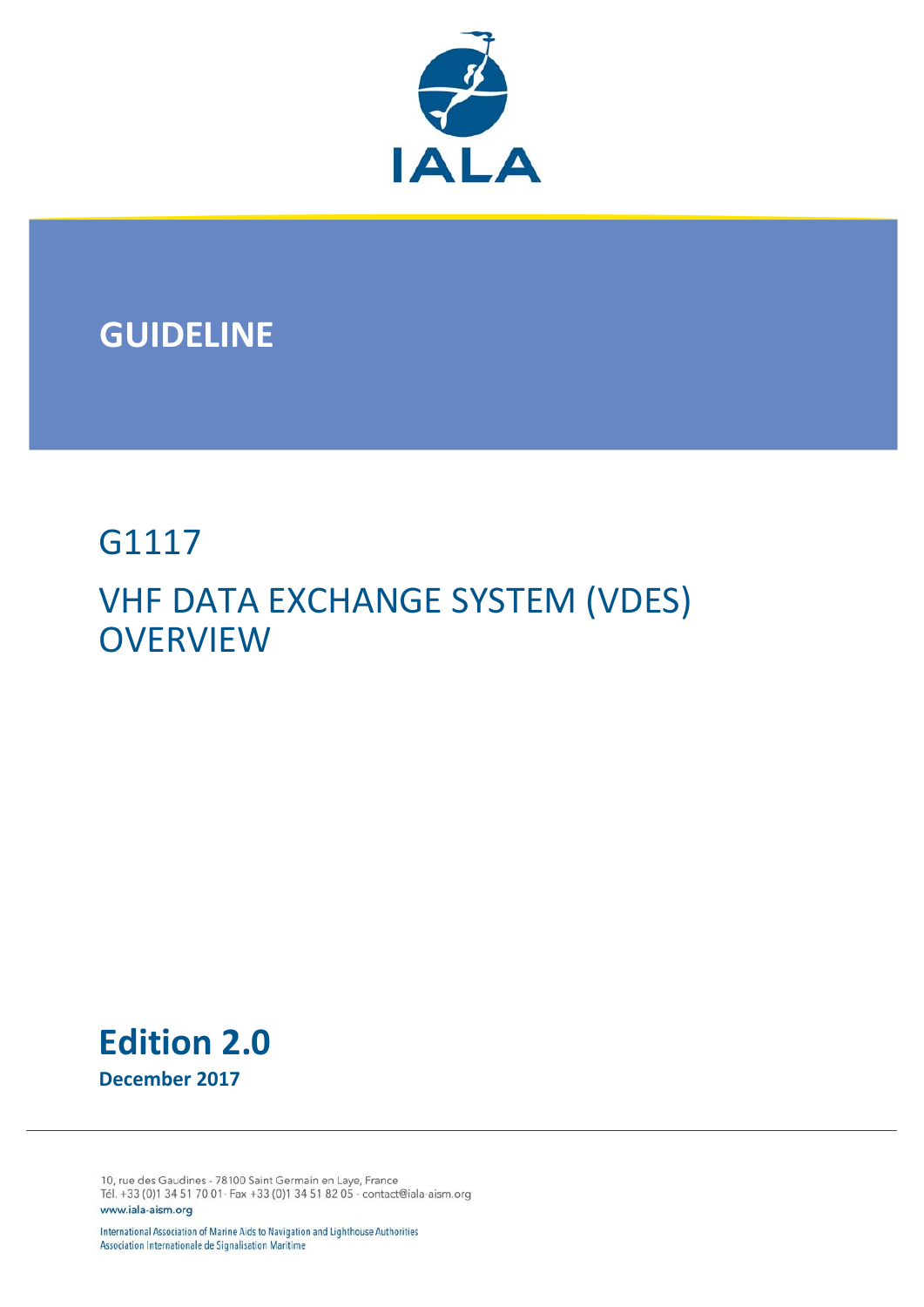# **DOCUMENT HISTORY**

#### Revisions to this IALA document are to be noted in the table prior to the issue of a revised document.

| <b>Date</b>   | <b>Details</b>                                                                                                                | <b>Approval</b> |
|---------------|-------------------------------------------------------------------------------------------------------------------------------|-----------------|
| December 2016 | $1st$ issue                                                                                                                   | Council 63      |
| December 2017 | Edition 2<br>Updated to reflect technical developments in VDES and to reflect<br>transmission aspects (addressed / broadcast) | Council 65      |
|               |                                                                                                                               |                 |
|               |                                                                                                                               |                 |

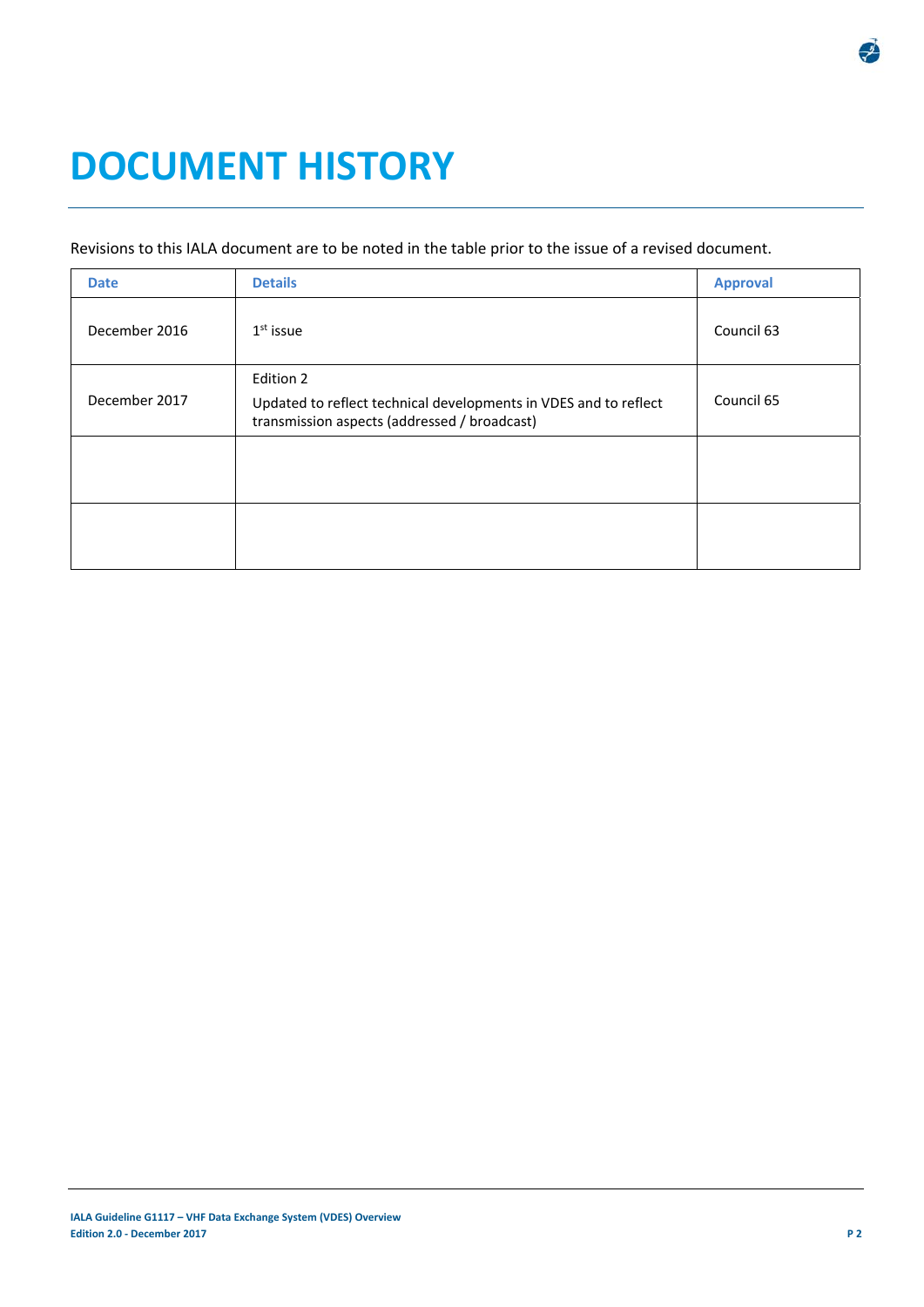# **CONTENTS**

| 1.   |        |  |
|------|--------|--|
| 1.1. |        |  |
| 1.2. |        |  |
| 1.3. |        |  |
| 2.   |        |  |
| 2.1. |        |  |
| 2.2. |        |  |
|      |        |  |
| 2.3. |        |  |
| 2.4. |        |  |
| 2.5. |        |  |
| 2.6. |        |  |
| 2.7. |        |  |
| З.   |        |  |
| 3.1. |        |  |
|      | 3.1.1. |  |
|      | 3.1.2. |  |
|      | 3.1.3. |  |
|      | 3.1.4. |  |
|      | 3.1.5. |  |
| 3.2. |        |  |
|      | 3.2.1. |  |
|      | 3.2.2. |  |
|      | 3.2.3. |  |
|      | 3.2.4. |  |
|      | 3.2.5. |  |
|      | 3.2.6. |  |
| 3.3. |        |  |
|      | 3.3.1. |  |
|      | 3.3.2. |  |
|      | 3.3.3. |  |
|      | 3.3.4. |  |
|      | 3.3.5. |  |
| 3.4. |        |  |
|      | 3.4.1. |  |
|      | 3.4.2. |  |
|      | 3.4.3. |  |
|      | 3.4.4. |  |
| 3.5. |        |  |

 $\mathcal{F}$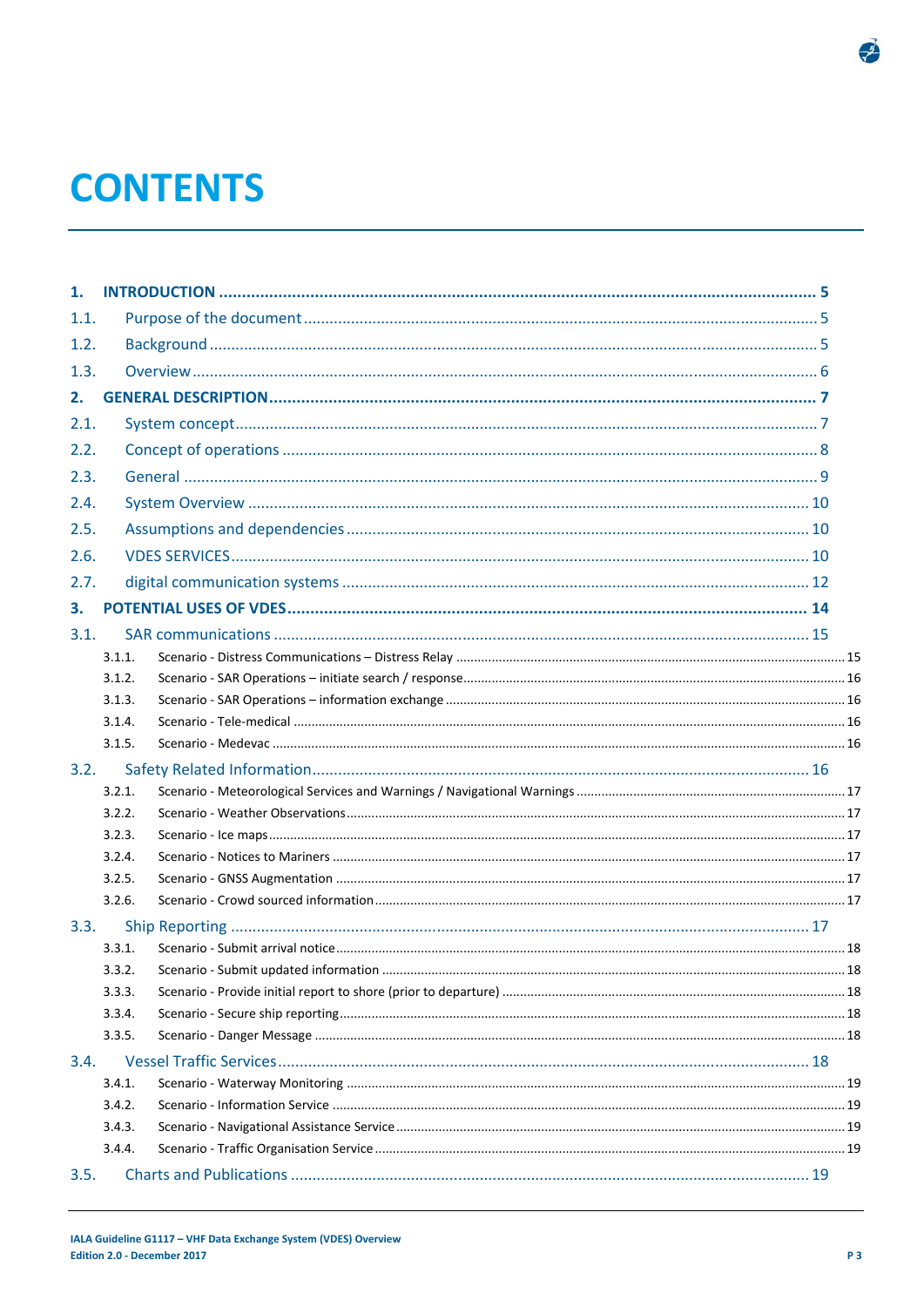# **CONTENTS**

| 3.6. |        |  |
|------|--------|--|
|      | 3.6.1. |  |
|      | 3.6.2. |  |
|      | 3.6.3. |  |
|      | 3.6.4. |  |
|      |        |  |
|      | 3.7.1. |  |
|      |        |  |
|      |        |  |
|      |        |  |
|      |        |  |
|      |        |  |

## **List of Tables**

| Table 1 | Maritime Service Portfolio, IMO e-navigation Strategic Implementation Plan 8 |  |
|---------|------------------------------------------------------------------------------|--|
| Table 2 |                                                                              |  |
| Table 3 |                                                                              |  |
| Table 4 |                                                                              |  |
| Table 5 |                                                                              |  |
| Table 6 |                                                                              |  |

## **List of Figures**

| Figure 1  |  |
|-----------|--|
| Figure 2  |  |
| Figure 3  |  |
| Figure 4  |  |
| Figure 5  |  |
| Figure 6  |  |
| Figure 7  |  |
| Figure 8  |  |
| Figure 9  |  |
| Figure 10 |  |
|           |  |

 $\mathcal{F}$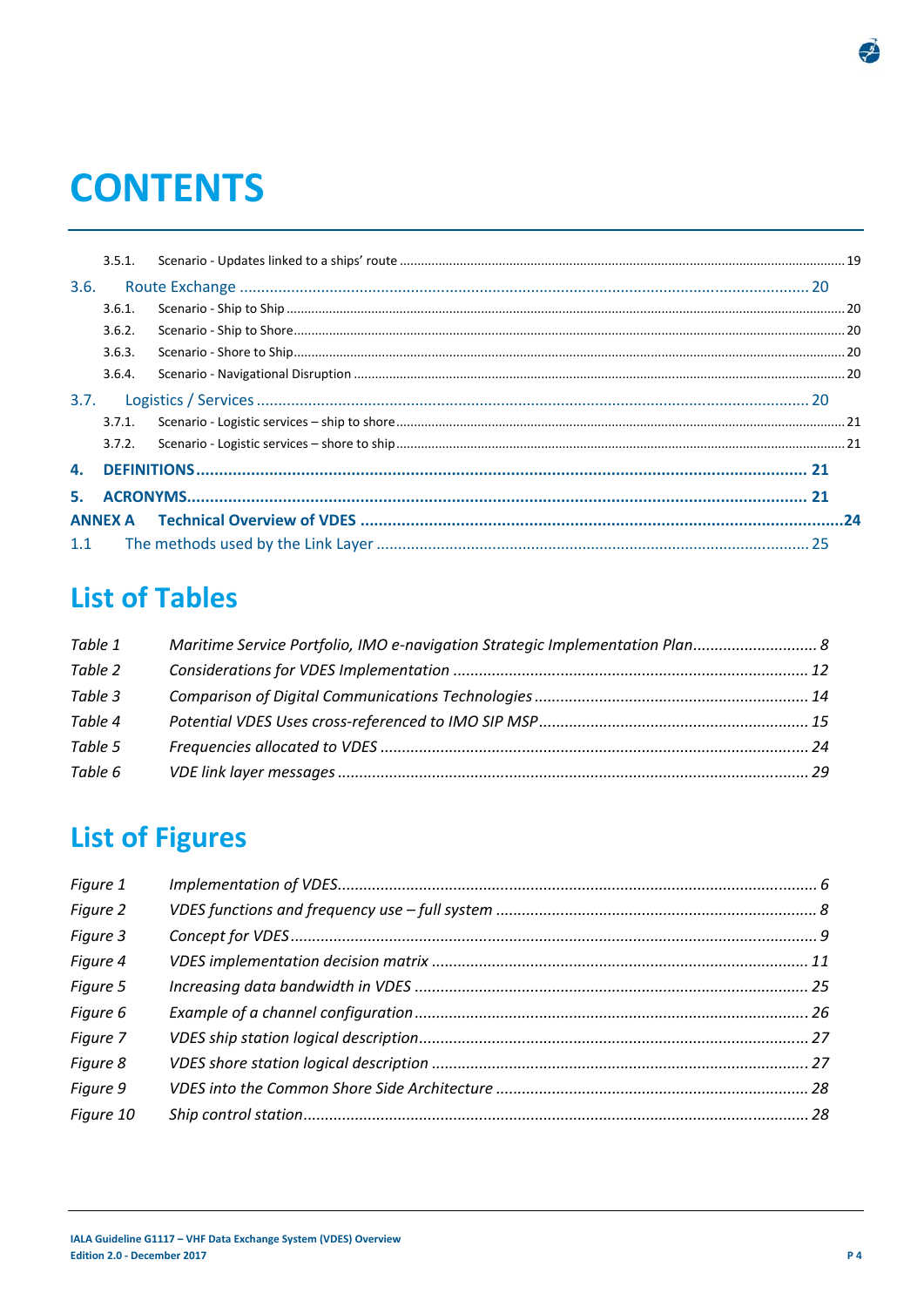## **1. INTRODUCTION**

#### **1.1. PURPOSE OF THE DOCUMENT**

This Guideline provides an introduction to the VHF Data Exchange System (VDES) at an overview level. It does not include technical details.

This document is intended to assist in the understanding, development and promotion of VDES.

#### **1.2. BACKGROUND**

AIS is well recognized and accepted as an important tool for safety of navigation and is a carriage requirement for SOLAS vessels (Class‐A). With increasing demand for maritime VHF data communications, AIS has become heavily used for maritime safety, maritime situational awareness and port security. As a result, overloading of AIS 1 and AIS 2 created a need for additional AIS channels. Using the VHF marine band (International Radio Regulations Appendix 18) AIS can broadcast data to vessels in the vicinity of the AIS unit. AIS can also transmit an addressed message.

International Telecommunications Union (ITU) has recognised the efficiency and the necessity for digital communications, has produced technical standards and has revised the VHF marine band (Radio Regulations Appendix 18) to designate channels for data transmission. It is recognized that both analogue voice communications and digital communications will share the band. The VDES, as envisioned by IALA and presented to ITU, addresses the identified need to protect AIS along with essential digital communications contributions for e‐Navigation and GMDSS Modernization.

The VHF marine band (Radio Regulations Appendix 18) was initially used for transmission of voice communications on 25 kHz channels. The ITU introduced the first marine data transmission system, DSC (Digital Selective Calling)<sup>1</sup> to help ensure that calling and distress communications attempts were successful. VHF DSC transmits data at 1.2 kbps, slow by modern data standards, but very robust. At the request of the IMO to improve safety of navigation, ITU introduced another VHF data transmission system, AIS<sup>2</sup>, which provides navigation and identification data for ships, shore stations, aids to navigation and search and rescue devices at 9.6 kbps.

ITU introduced a standard<sup>3</sup>, with options for 25 kHz, 50 kHz and 100 kHz channels at data rates up to 307.2 kbps in order to improve spectrum efficiency in 2012. Both voice and data communications coexist in the VHF marine band. The developments in maritime radio technology, including the introduction of software defined radios (SDR) coupled with enhanced capabilities for digital data exchange over existing VHF marine band spectrum resulted in the development of the VHF Data Exchange System (VDES). VDES builds on the experience gained through the development of AIS, and also provides the capability to transmit to a specific vessel (addressed); to all units in the vicinity (broadcast); to a group of vessels (addressed); or to a fleet of vessels (addressed).

Consequential to WRC‐15, the ITU standard for VDES, Recommendation ITU‐R M.2092‐0, was approved. A remaining outstanding issue is the approval of the satellite component for the VDE channels which is targeted for approval at WRC‐19.

Recommendation ITU-R M.493

Recommendation ITU-R M.1371

Recommendation ITU-R M.1842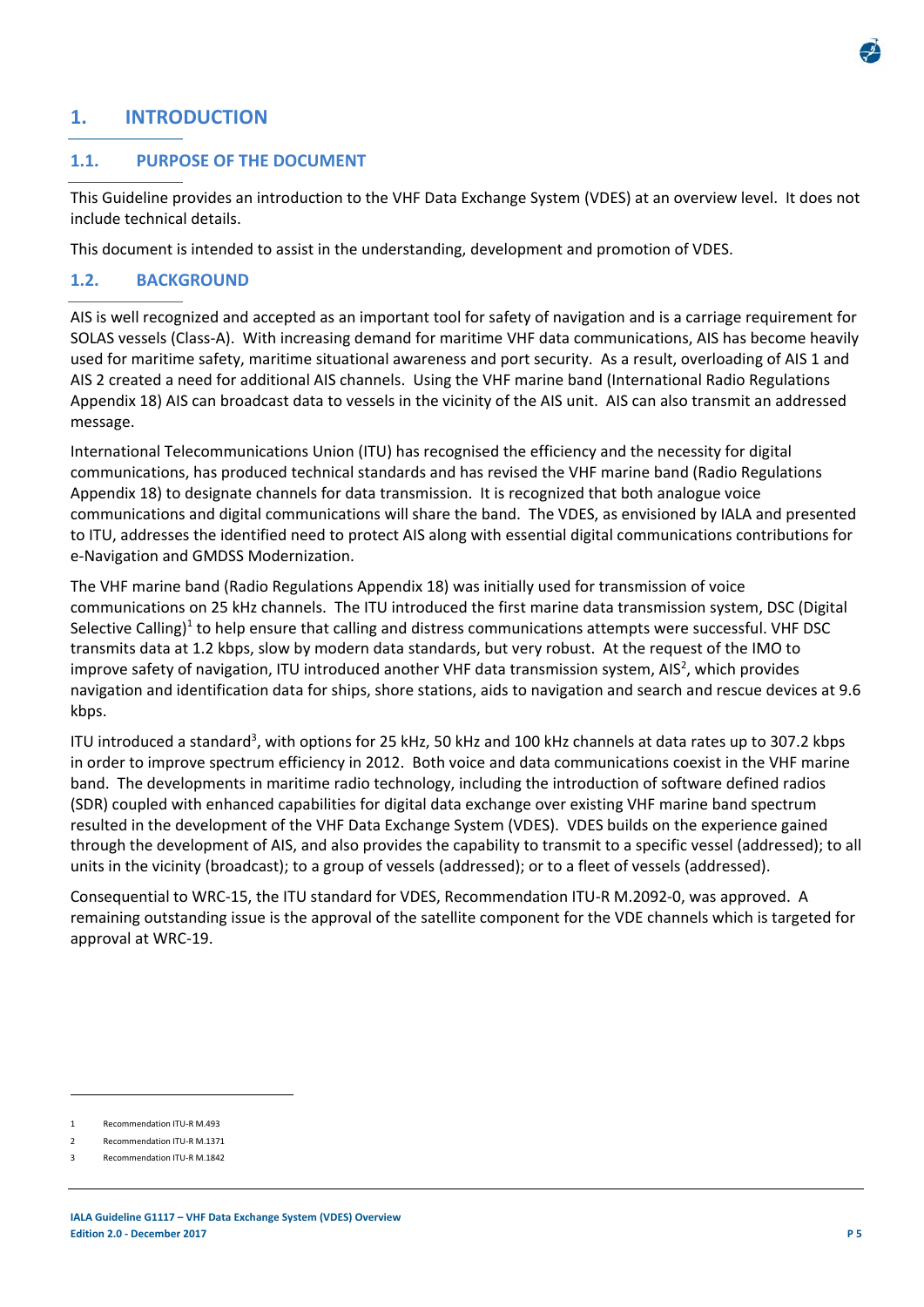

*Figure 1 Implementation of VDES* 

The introduction of VDES is expected to happen through four operational phases:

- 1 (2016) AIS exists as defined by ITU.R M.1371‐5 on the AIS frequencies, and Coastal Stations use the ASM and VDE frequencies for Voice VHF.
- 2 (2017-2018) Post WRC-15 AIS+ASM: Regionally, where there is an urgent need for offloading the AIS VDL from significant ASM traffic, it is recommended to allow the introduction of 4‐channel AIS + ASM devices. These devices may receive and transmit ASM on the ASM1 and ASM2 frequencies, but shall discontinue their transmit capability, using the existing GMSK modulation after January 1st 2019 unless a software upgrade enables them to participate in the modulation and access scheme agreed for the ASM frequencies. Note that the ASM frequencies will need to be shared with the VHF voice service from Coast Stations in many areas during this time frame.
- 3 (2019) the WRC‐19 will consider and decide regarding VDE‐SAT.
- 4 (2019‐2020) Post WRC‐19 operational capability established. Note that both the ASM and VDE frequencies may still need to be shared with the voice VHF service in many areas.
- 5 (2021+) When a satellite service is developed, full operational capability of the VDES including the Satellite frequencies can be achieved.

## **1.3. OVERVIEW**

The VHF Data Exchange System (VDES) is seen as an effective and efficient use of radio spectrum, building on the capabilities of AIS and addressing the increasing requirements for data through the system. New techniques providing higher data rates than those used for AIS is a core element of VDES. Furthermore, VDES network protocol is optimized for data communication so that each VDES message is transmitted with a high confidence of reception. VDES increases the capability for digital data exchange in a manner similar to AIS, which includes provision of data to vessels in a geographic area (broadcast), to a specific vessel or a group of vessels in a geographic area (addressed) or to a fleet of vessels (addressed).

In this document, when communications from ship to shore are referenced, this includes ship to satellite to shore and shore to satellite to ship. It is noted that, following WRC‐15, the full satellite capability of VDES is still under development and will be reviewed at WRC‐19.

**IALA Guideline G1117 – VHF Data Exchange System (VDES) Overview Edition 2.0 ‐ December 2017 P 6**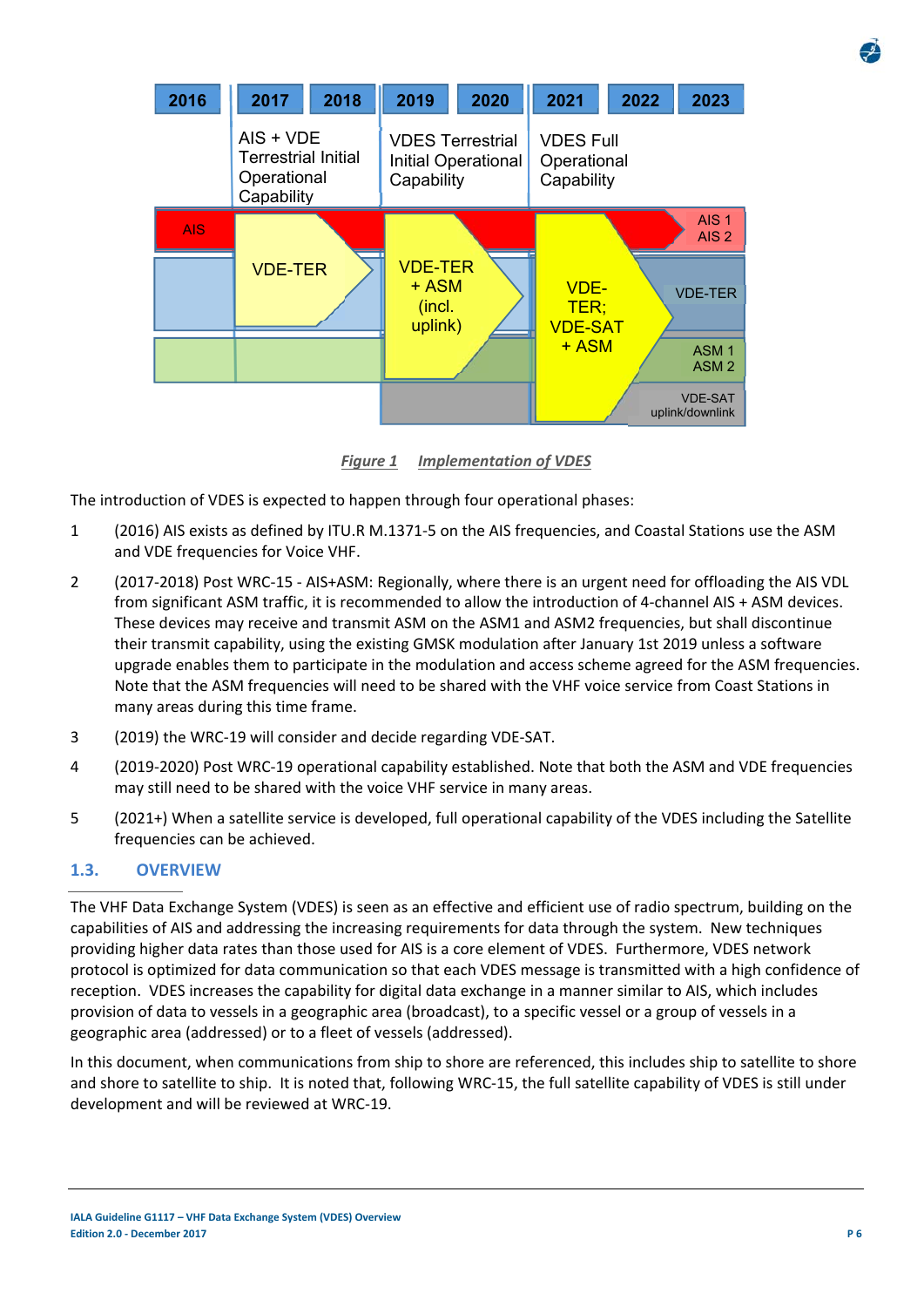

## **2. GENERAL DESCRIPTION**

The VDES should improve the safety of life at sea, the safety and efficiency of navigation, and the protection of marine environment and enhance maritime safety and security. These goals will be achieved through efficient and effective use of maritime radiocommunications, incorporating the following functional requirements:

- 1 As a means of AIS.
- 2 As a means of radiocommunications equipment through exchange of digital data between ship and ship, ship and shore including satellite via AIS, Application Specific Messages (ASM) and VHF Data Exchange (VDE).
- 3 As a means of applications external to the VDES equipment itself. These applications use AIS, ASM or VDE separately or combined.

#### **2.1. SYSTEM CONCEPT**

The VDES concept was originally proposed to address emerging indications of overload of the VHF Data Link (VDL) of AIS and simultaneously enable a wider seamless data exchange for e‐navigation, potentially supporting the modernization of GMDSS. In addition, VDES could support the increasing communications requirements identified through the development of e‐Navigation, as documented in the e‐Navigation Strategic Implementation Plan (SIP).

The purpose of e-navigation is to enhance berth-to-berth navigation and related services for safety and security at sea and protection of the marine environment. e-navigation seeks to enhance maritime safety through simplification and harmonization of information. In addition, e‐navigation seeks to facilitate and increase efficiency of maritime trade and transport by improved information exchange.

The VDES system concept recognises the parallel work being carried out related to e‐navigation maritime service portfolios (MSP). Where applicable, these MSP are referenced in this user requirements document.

Table 1 identifies the e‐navigation maritime service portfolios (MSP) as defined by IMO e‐navigation strategic implementation plan (SIP) (NCSR1/28/Annex 7).

| <b>MSP</b> reference   | Service                                                       |
|------------------------|---------------------------------------------------------------|
| <b>MSP1</b>            | VTS Information Service (IS);                                 |
| <b>MSP<sub>2</sub></b> | VTS Navigation Assistance Service (NAS)                       |
| <b>MSP3</b>            | VTS Traffic Organization Service (TOS)                        |
| MSP <sub>4</sub>       | Local Port Service (LPS)                                      |
| <b>MSP<sub>5</sub></b> | Maritime Safety Information (MSI) service                     |
| MSP <sub>6</sub>       | pilotage service                                              |
| <b>MSP 7</b>           | tugs service                                                  |
| <b>MSP8</b>            | vessel shore reporting                                        |
| MSP <sub>9</sub>       | Telemedical Maritime Assistance Service (TMAS)                |
| <b>MSP 10</b>          | Maritime Assistance Service (MAS)                             |
| <b>MSP 11</b>          | nautical chart service                                        |
| <b>MSP 12</b>          | nautical publications service                                 |
| <b>MSP 13</b>          | ice navigation service                                        |
| <b>MSP 14</b>          | Meteorological information service                            |
| <b>MSP 15</b>          | real-time hydrographic and environmental information services |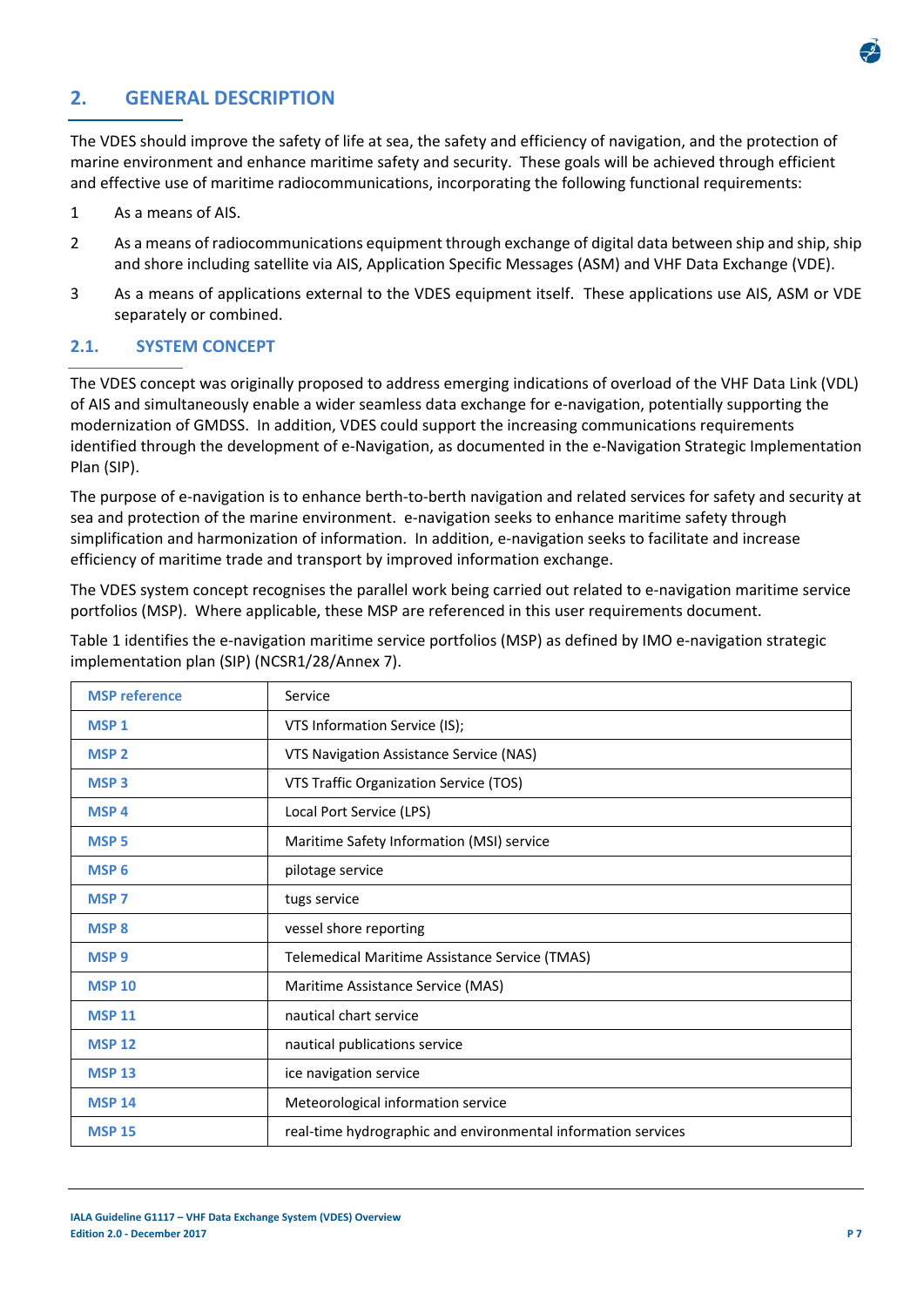| <b>MSP reference</b> | Service                         |
|----------------------|---------------------------------|
| <b>MSP 16</b>        | Search and Rescue (SAR) Service |
|                      | .                               |

*Table 1 Maritime Service Portfolio, IMO e‐navigation Strategic Implementation Plan* 

The system concept, including VDES functions and frequency usage are illustrated pictorially in Figure 2 (full system).



*Figure 2 VDES functions and frequency use – full system* 

## **2.2. CONCEPT OF OPERATIONS**

The key concept of operation of the VDES includes:

- 1 The VDES provides a capability of data exchange between ships and shore users by terrestrial or satellite link.
- 2 Data exchange from the ship may occur automatically or manually.
- 3 Data exchange uses the designated VHF channel(s).
- 4 Transmission and reception of the data occurs with the minimum involvement of ship's personnel.
- 5 The VDES includes existing AIS applications.
- 6 The VDES includes existing ASM.
- 7 VDES additional capabilities include support of the VHF Data Exchange (VDE).
- 8 The VDES related applications should support language independent communications (e.g. through the use of a digital data dictionaries).
- 9 The VDES implements data integrity monitoring at the VDES link level (e.g. check sum).
- 10 The VDES related applications address cyber security (e.g. authentication, key management and, if required, encryption).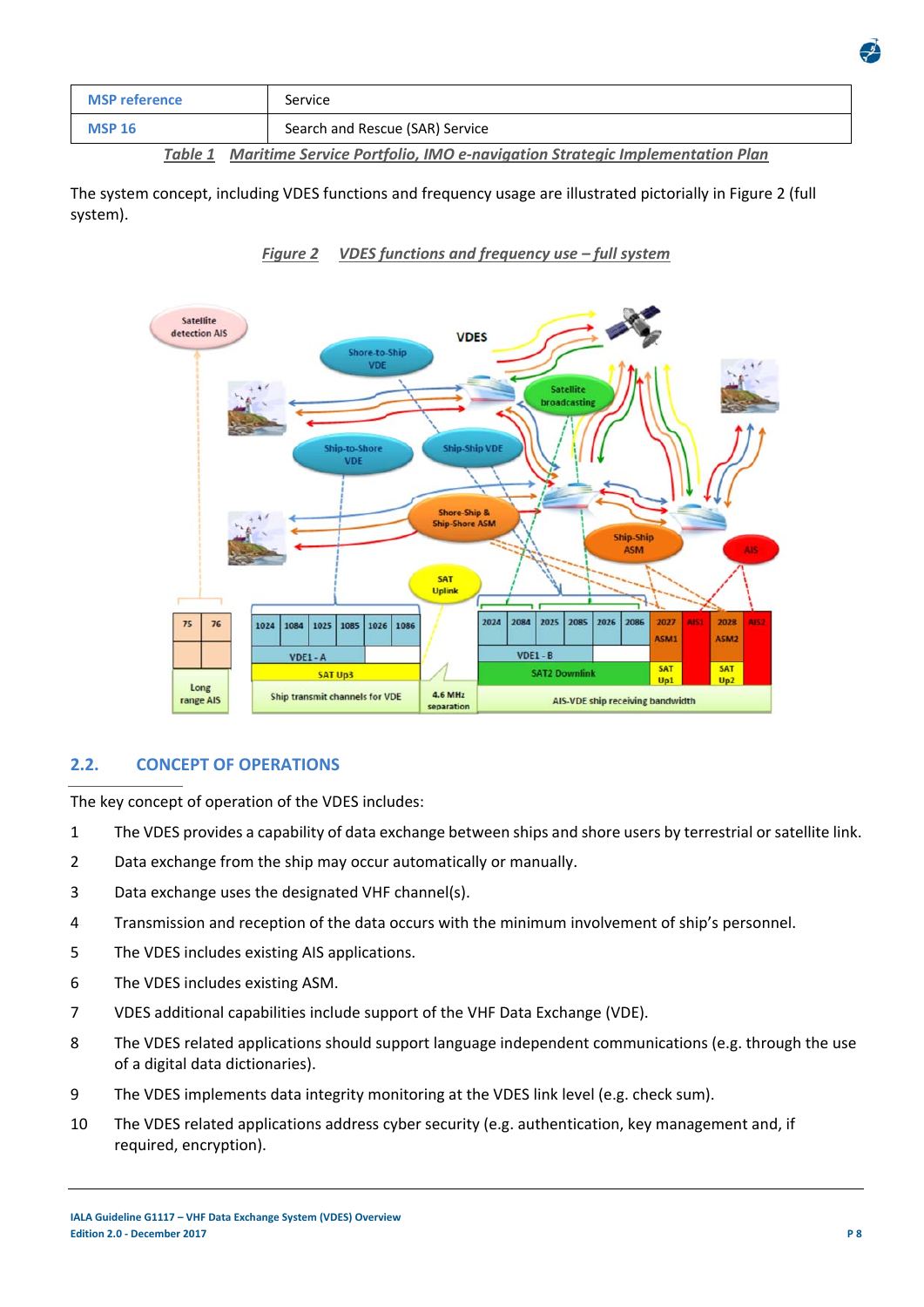

- 11 The VDES has a high level of availability.
- 12 The VDES supports machine-to-machine communications (for example, interfaces with external equipment providing applications related to VDES).
- 13 The VDES related applications enable clear comprehension of the information sent / received through the VDES.

The concept of operations is identified in Figure 3.



#### **2.3. GENERAL**

The VDES operates according to ITU‐R M.2092, which includes the following operational characteristics:

- 1 The system gives its highest priority to the automatic identification system (AIS) position reporting and safety related information.
- 2 The system installation is capable of receiving and processing the digital messages and interrogating calls.
- 3 The system installation operates continuously while under way, moored or at anchor.
- 4 The system, for the terrestrial links, uses the appropriate time‐division multiple access (TDMA) techniques, access schemes and data transmission methods in a synchronized manner.
- 5 The system is capable of various modes of operation, including the autonomous, assigned and polled modes.
- 6 The system prioritizes applications and adapts parameters of the transmission (robustness or capacity) while minimizing system complexity.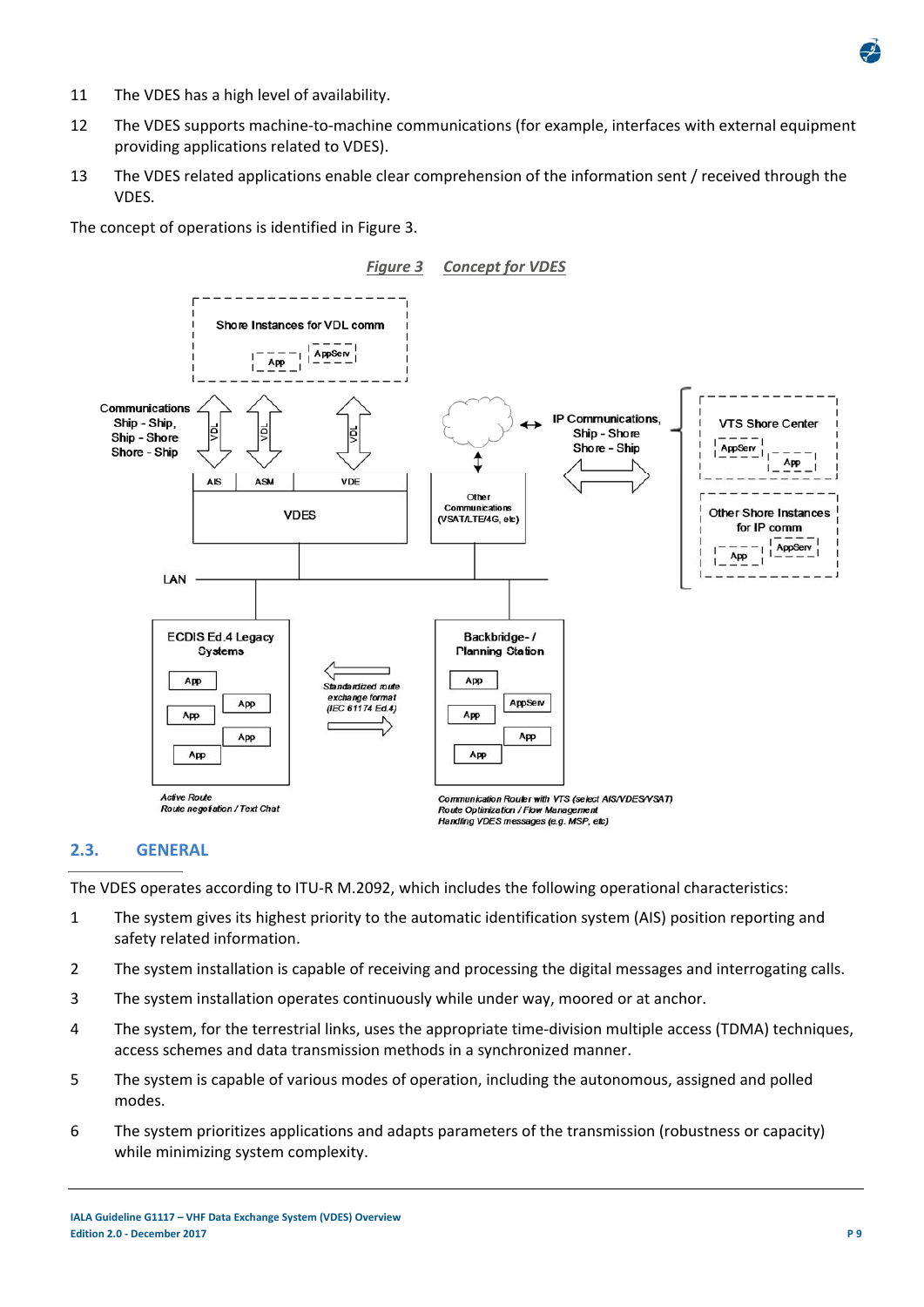

#### **2.4. SYSTEM OVERVIEW**

The VDES includes:

- 1 Antenna(s), capable of transmitting and receiving data through terrestrial and satellite link.
- 2 An AIS as set out in resolution MSC.74(69) ANNEX3.
- 3 A multi-function data communication and timing process that is interoperable with AIS, ASM and VDE.
- 4 A multi-function transmitter, capable of operating on the designated AIS, ASM and VDE frequencies.
- 5 Multi-function receivers, capable of operating on the designated AIS, ASM and VDE frequencies.
- 6 A means to automatically input data from other sources.
- 7 A means to automatically output data to other devices.
- 8 A means of ensuring the integrity of the data.
- 9 A means to automatically or manually update the device software as needed.
- 10 Functionality of a built-in test equipment (BITE).

#### **2.5. ASSUMPTIONS AND DEPENDENCIES**

The applications related to the VDES address the following assumptions and dependencies:

- 1 VDES operates within the existing AIS environment.
- 2 VDES respects and supports requirements for GMDSS communications, including SAR, urgency, and safety related messages.
- 3 VDES applications are uniquely identified.
- 4 The VDES related applications operate in a manner that ensures there is no unnecessary repetition of messaging.

#### **2.6. VDES SERVICES**

Deciding to implement a VDES service follows the decision matrix provided in Figure 4: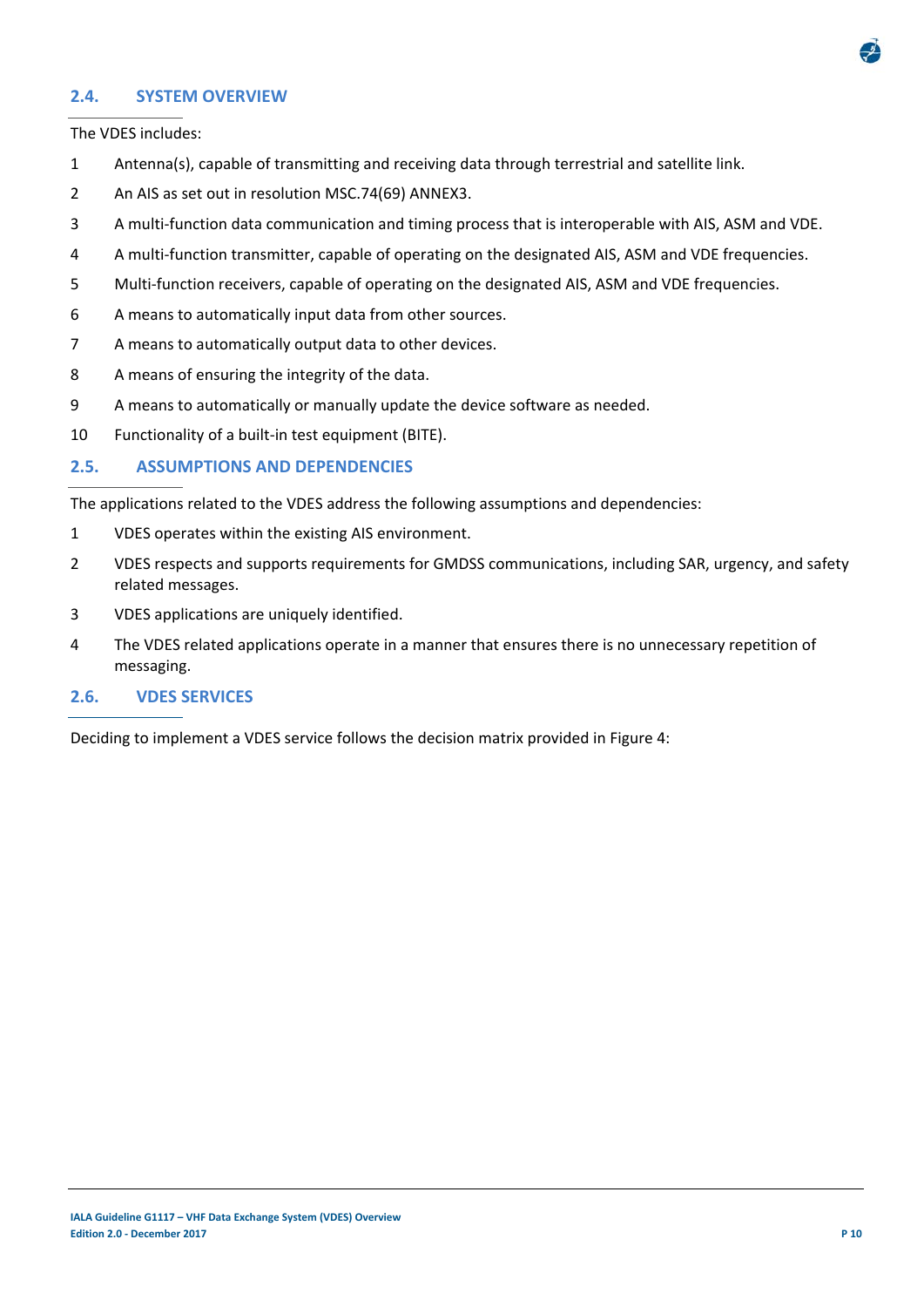#### *Figure 4 VDES implementation decision matrix*



The decision for a requirement to implement a VDES shore station may include:

- AIS system load;
- **•** services to be provided;
- existing equipment (for existing sites);
- antenna requirements, including interaction with other services;
- power requirements;
- installation costs (which may include mobilisation, tower access);

Provision of VDES shore stations may be managed through:

- a regular scheduled lifecycle process for existing AIS shore stations;
- through an upgrade of existing AIS shore stations; or
- through the implementation of VDES at a new location where there is no existing AIS shore station.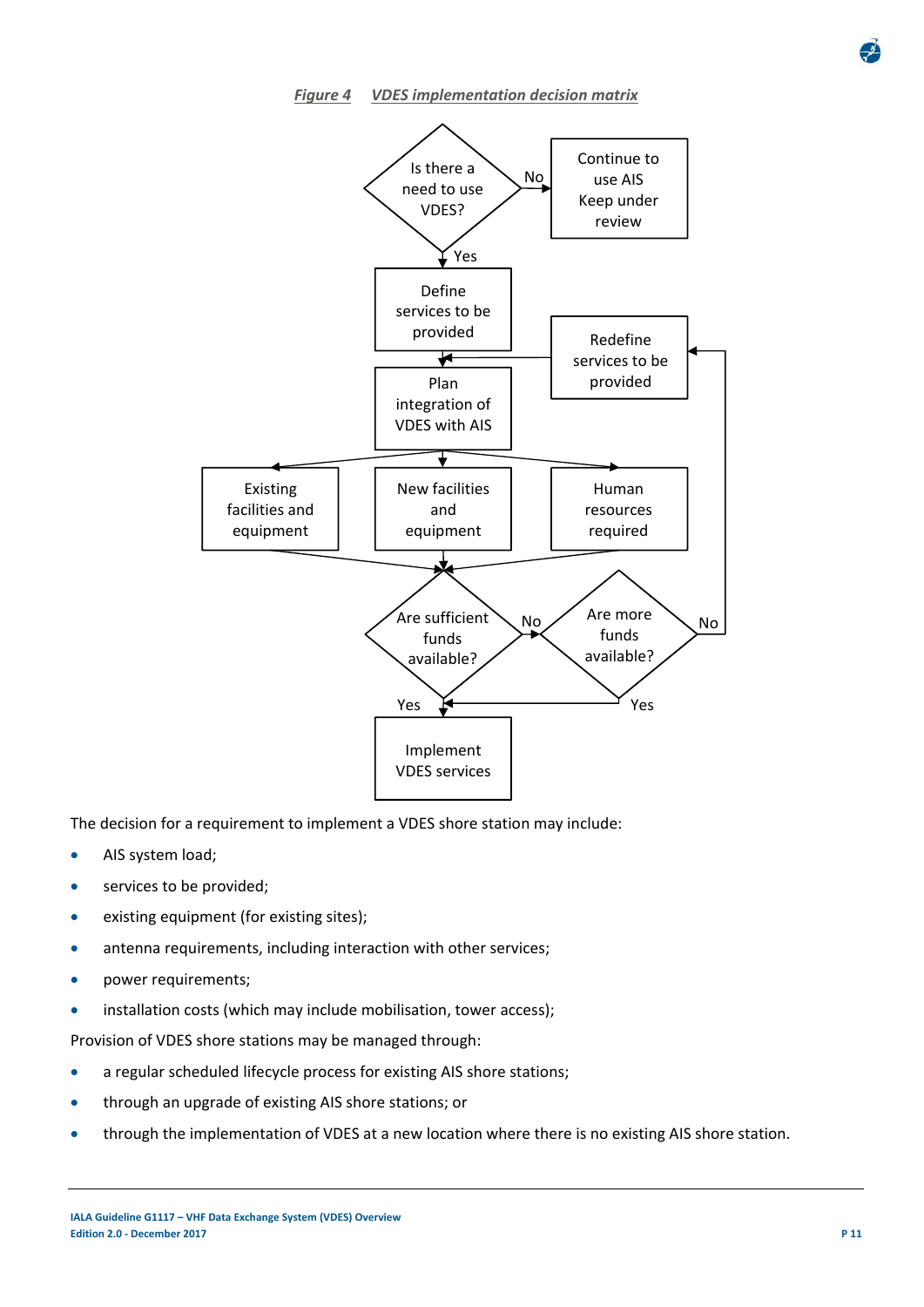

Table 2 provides further information on considerations for VDES implementation.

*Table 2 Considerations for VDES Implementation* 

**Note 1:** System load is determined by measuring the number of vessels in the coverage area of an AIS base station (a single slot map) and calculating the sum of the slots consumed in the coverage area based on the expected reporting rates of the vessels in the coverage area (Class A, Class B, AtoN and AIS base station) and the number of Addressed Binary Messages (ABM) and Broadcast Binary Messages (BBM) of all types.

**Note 2:** Service latency is defined as the delivery of the total service from the initiation of the delivery of the service component to the completion of the delivery of that service component e.g. a single maritime chart update.

The services offered by a VDES system will allow for priority with essential services / safety related services having the highest priority and non‐essential / commercial service having the lowest priority.

The transfer of data using VDES should consider that the available VDES data transfer capacity is shared by all users within the coverage range of a VDES base station.

A technical overview of VDES is provided in Annex A.

## **2.7. DIGITAL COMMUNICATION SYSTEMS**

Digital communications permeate our daily lives – both for work and for recreation. The introduction of 'any‐ time, any-where' access to information through the internet; text based or image based communications; geospatial locating and more is driving demand for faster, more robust, and more integrated, communication solutions.

There are a number of existing and developing communications technologies. These include:

- **NAVDAT**: this system is a development on the current NAVTEX system. The service will support the same major functions as NAVTEX, namely navigational warnings, weather forecasts and emergency information for shipping, but will provide a much greater capacity and data rate.
- **VHF Data Exchange System**: VDES, developed to meet the increasing need for data communication between maritime users and due to the significant rise in VHF data link load with the increasing use of AIS. Provides faster data transfer rates with greater integrity than current VHF data link systems.
- **Digital Selective Calling**: DSC transmits packets of data over existing maritime radio spectrum, on VHF, HF and MF. The system uses maritime mobile service identities and enables direct transmission or group / area transmissions of basic data. DSC is included in the Global Maritime Distress and Safety System (GMDSS) as a distress and calling mechanism.

More information on VDL loading is available in Report ITU-R M.2287-0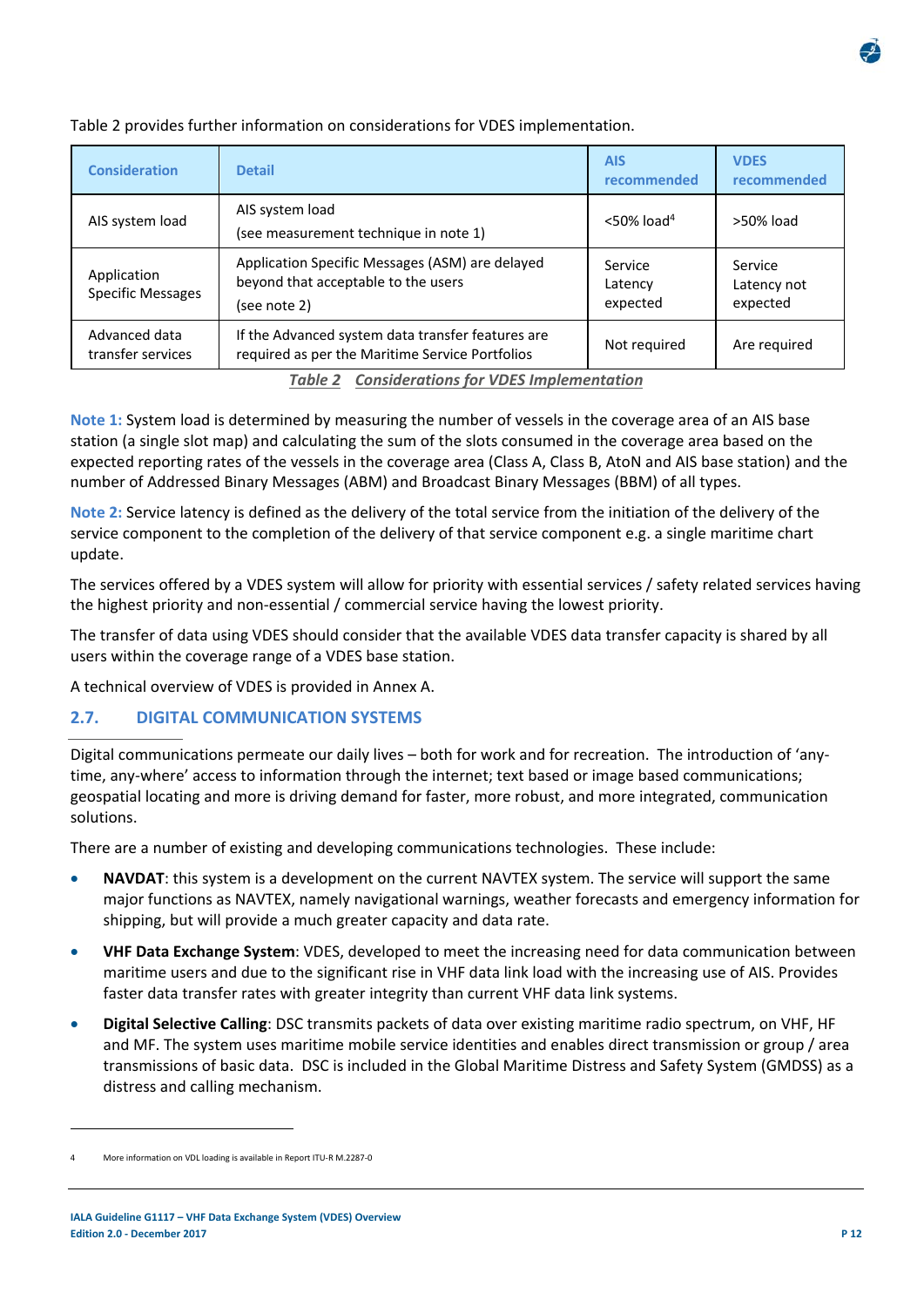- **Digital VHF** Digital VHF is the evolution of analogue based mobile radio systems currently used by mariners for voice communication, transmission / reception of distress and safety information, and reception of urgent marine information broadcasts. As well as digitally encoding voice transmissions digital VHF will enable the exchange of digital data messages. This may be a longer-term development.
- **Digital HF**: Digital HF is the evolution of analogue based mobile radio systems currently used by mariners for voice communication, transmission/reception of distress and safety information, and reception of urgent marine information broadcasts. As well as digitally encoding voice transmissions digital HF will enable the exchange of digital data messages. Digital HF, including standards for digital HF.
- **Wi‐Fi**: provides local area wireless data transfer using the 2.4 GHz to 5 GHz radio wave band. However, the coverage of this system is limited to within a port or harbour environment.
- **4G**: a mobile telecommunications standard supporting mobile internet broadband, succeeding 3G. Provides mobile broadband with data rates of 100s of Mbps for mobile users. Systems falling under the 4G standard include WiMAX and LTE.
- **5G**: planned evolution of 4G, with data rates expected to be 1 Gbps and an intended delivery year of 2020.
- **Satellite communication systems and services including**:
	- Inmarsat Global Express GEO satellite constellation. The latest set of services to be offered by Inmarsat including shared channel IP packet‐switched internet broadband service with fast data rates provided by satellites in the Ka band with global coverage.
	- Inmarsat C GEO satellite constellation. Existing short burst data, store and forward system providing low data rates for small message size transfers and also supporting the Global Maritime Distress and Safety Service (GMDSS).
	- Iridium LEO satellite constellation. Existing low-earth orbiting communications, providing voice and limited internet access.

To address the user requirements identified through e‐Navigation, a suite of digital communications options can be used. VDES provides digital communications capabilities for: addressed unicast (point to point); addressed multicast (point to predetermined group of vessels) and broadcast. Table 3 presents different existing or developing digital communications technologies.

| <b>Communication</b><br><b>Technology</b> | Data rate            | <b>Infrastructure</b>                        | <b>Coverage</b>                                                                         | <b>Transmission</b>      | Maritime /<br>public |
|-------------------------------------------|----------------------|----------------------------------------------|-----------------------------------------------------------------------------------------|--------------------------|----------------------|
| <b>NAVDAT</b>                             | 12-18 kbps           | Based on<br><b>NAVTEX</b>                    | 250/300NM                                                                               | <b>Broadcast</b>         | Maritime             |
| <b>VDES VDE</b>                           | 307 kbps             | VHF Data link,<br>RR Appendix 18<br>channels | Line of sight, approx 15NM-<br>65NM<br>Satellite component provides<br>further coverage | Addressed /<br>broadcast | Maritime             |
| <b>VDES ASM</b>                           | 19.2 kbps            | VHF Data link,<br>RR Appendix 18<br>channels | Line of sight, approx 15NM-<br>65NM                                                     | Addressed /<br>broadcast | Maritime             |
| Wi-Fi (IEEE 802.11ac)                     | 1,300 kbps           | Routers/Access<br>points                     | 50 <sub>m</sub>                                                                         | Addressed                | Public               |
| Digital VHF                               | $9.6 - 19.2$<br>kbps | Base<br>station/mobile<br>radios             | Line of sight, approx 15NM-<br>65NM                                                     | Addressed                | Maritime             |
| Digital HF                                | 19.2 kbps            | Base<br>station/mobile<br>radios             | Global                                                                                  | Addressed                | Maritime             |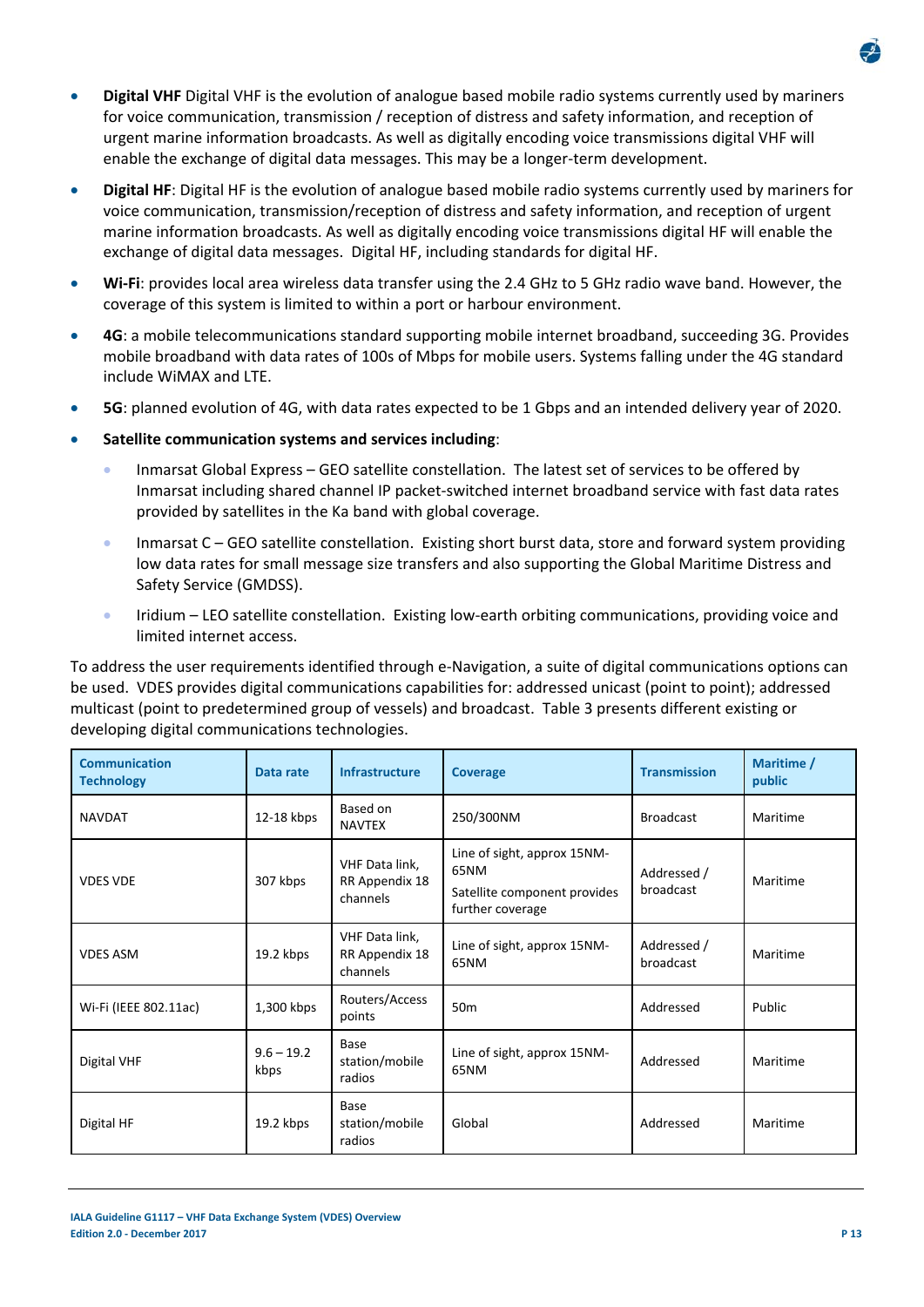| <b>Communication</b><br><b>Technology</b> | Data rate         | Infrastructure                         | <b>Coverage</b>                            | <b>Transmission</b>      | Maritime /<br>public                          |
|-------------------------------------------|-------------------|----------------------------------------|--------------------------------------------|--------------------------|-----------------------------------------------|
| 4G (including LTE)                        | 600 Mbps          | 4G Base stations                       | 5-30km (3-6 NM)                            | Addressed                | Public                                        |
| 5G                                        | 1,200 Mbps        | 5G base stations                       | 5-30km (3-6 NM)                            | Addressed                | Public                                        |
| <b>GEO Satellite</b>                      |                   |                                        |                                            |                          |                                               |
| Inmarsat C                                | 600 bps           | Satellite service                      | Global, spot beams                         | Addressed /<br>broadcast | Maritime                                      |
| Inmarsat GX                               | 50 Mbps           | Satellite<br>functioning on<br>Ka band | Global, spot beams                         | Addressed /<br>broadcast | Cross Industry                                |
| <b>LEO Satellite</b>                      |                   |                                        |                                            |                          |                                               |
| Iridium                                   | Up to 134<br>kbps | Satellite<br>functioning on L<br>band  | Global, dependent on<br>constellation size | Addressed /<br>broadcast | Cross Industry<br>(Iridium Pilot<br>Maritime) |

*Table 3 Comparison of Digital Communications Technologies* 

## **3. POTENTIAL USES OF VDES**

To assist in identifying possible options for use of VDES a number of potential scenarios have been developed. These are presented to provide context for development and implementation of digital communications, including VDES. The potential uses of VDES presented here are not intended to be an exhaustive list. It is expected that VDES uses will evolve as the system is implemented. The use cases are cross referenced to Maritime Service Portfolios as noted in Table 4.

| <b>Potential uses of VDES</b>  | <b>MSP Reference</b>                                                                                                                                                                                                               |  |  |
|--------------------------------|------------------------------------------------------------------------------------------------------------------------------------------------------------------------------------------------------------------------------------|--|--|
| <b>SAR Communications</b>      | MSP 9 - Telemedical Maritime Assistance Service (TMAS)<br>MSP 16 - Search and Rescue (SAR) Service                                                                                                                                 |  |  |
| Maritime Safety Information    | MSP 5 - Maritime Safety Information (MSI) service<br>MSP 13 - Ice navigation service<br>MSP 14 - Meteorological information service<br>MSP 15 - Real-time hydrographic and environmental information services                      |  |  |
| <b>Ship Reporting</b>          | MSP 8 - Vessel shore reporting<br>MSP 15 - Real-time hydrographic and environmental information services                                                                                                                           |  |  |
| <b>Vessel Traffic Services</b> | MSP 1 - VTS Information Service (IS)<br>MSP 2 - VTS Navigation Assistance Service (NAS)<br>MSP 3 - VTS Traffic Organization Service (TOS);<br>MSP 4 - Local Port Service (LPS)<br>MSP 6 - Pilotage service<br>MSP 7 - Tugs service |  |  |
| <b>Charts and Publications</b> | MSP 11 - Nautical chart service<br>MSP 12 - Nautical publications service<br>MSP 15 - Real-time hydrographic and environmental information services                                                                                |  |  |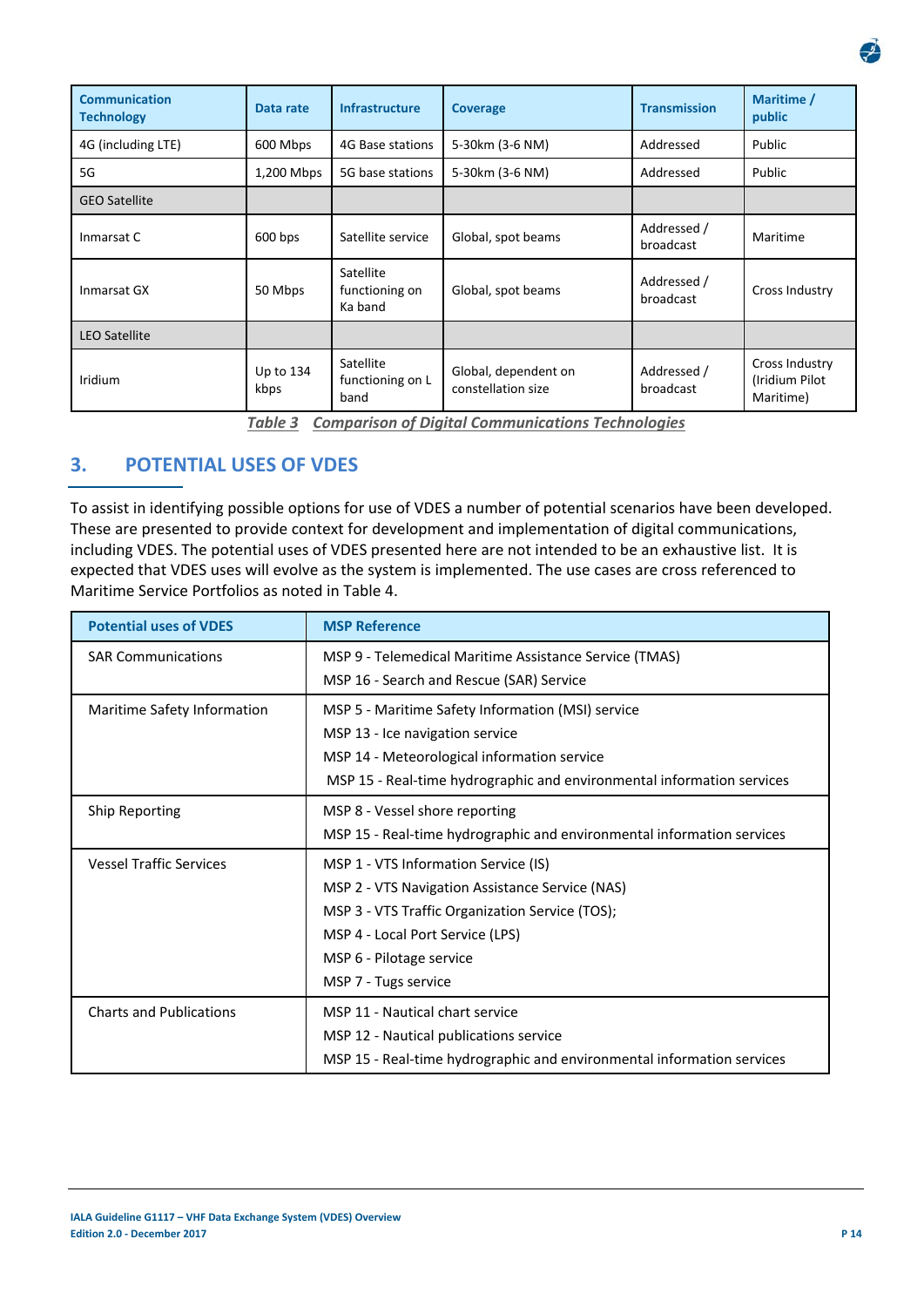| <b>Potential uses of VDES</b> | <b>MSP Reference</b>                                                   |
|-------------------------------|------------------------------------------------------------------------|
| Route Exchange                | MSP 1 - VTS Information Service (IS)                                   |
|                               | MSP 2 - VTS Navigation Assistance Service (NAS)                        |
|                               | MSP 3 - VTS Traffic Organization Service (TOS);                        |
|                               | MSP 4 - Local Port Service (LPS)                                       |
|                               | MSP 5 - Maritime Safety Information (MSI) service                      |
|                               | MSP 6 - Pilotage service                                               |
|                               | MSP 7 - Tugs service                                                   |
|                               | MSP 8 - Vessel shore reporting                                         |
|                               | MSP 10 - Maritime Assistance Service (MAS)                             |
|                               | <b>MSP 11 - Nautical chart service</b>                                 |
|                               | MSP 12 - Nautical publications service                                 |
|                               | MSP 13 - Ice navigation service                                        |
|                               | MSP 14 - Meteorological information service                            |
|                               | MSP 15 - Real-time hydrographic and environmental information services |
|                               | MSP 16 - Search and Rescue (SAR) Service                               |
| Logistics                     | MSP 7 - Tugs service                                                   |

*Table 4 Potential VDES Uses cross‐referenced to IMO SIP MSP* 

## **3.1. SAR COMMUNICATIONS**

SAR Communications are defined in existing documentation (ref SOLAS IV, SAR 79, IAMSAR Manual, NAVTEX manual and SafetyNet manual).

VDES is a technology that supplements AIS communications, and as such may be used for data communication of Maritime Safety Information (MSI) and supplementary distress communications. VDES supports both addressed (unicast and multicast) and broadcast communications to support SAR response.

When available, the VDES satellite component (VDE‐SAT) may be an effective means to extend the VDES to areas outside of coastal VHF coverage. The VDES‐SAT may deliver information in a broadcast, multicast or unicast mode to a broad area, addressing many ships using only minimal radio spectrum resources. The VDE‐SAT will provide a communication channel that is complementary to GMDSS and the terrestrial components of the VDES system (i.e. coordinated with terrestrial VDES, application specific messages (ASM) and AIS functionalities and their supporting systems).

As a communications medium, VDES may be used to relay distress alerts and locating signals (i.e. SARTs). VDES has also potential to supplement other GMDSS functional requirements which require further development through the GMDSS review process.

In this use case the mix of current communications and developing communications techniques can enhance and improve the sharing of information in prosecution of a SAR incident. This would include text in free form / standard formats; transfer of waypoints / route information<sup>5</sup> for display on on-board equipment; transfer of GIS information / search patterns; images; etc.

The VDES can be used in SAR planning, execution and decision making.

#### **3.1.1. SCENARIO ‐ DISTRESS COMMUNICATIONS – DISTRESS RELAY**

Once a distress alert is initiated and the information has been forwarded to a Rescue Coordination Centre (RCC) through the established GMDSS process, the RCC forwards information of the incident to vessels in the area. The

IEC standard 61174 Ed. 4 includes route exchange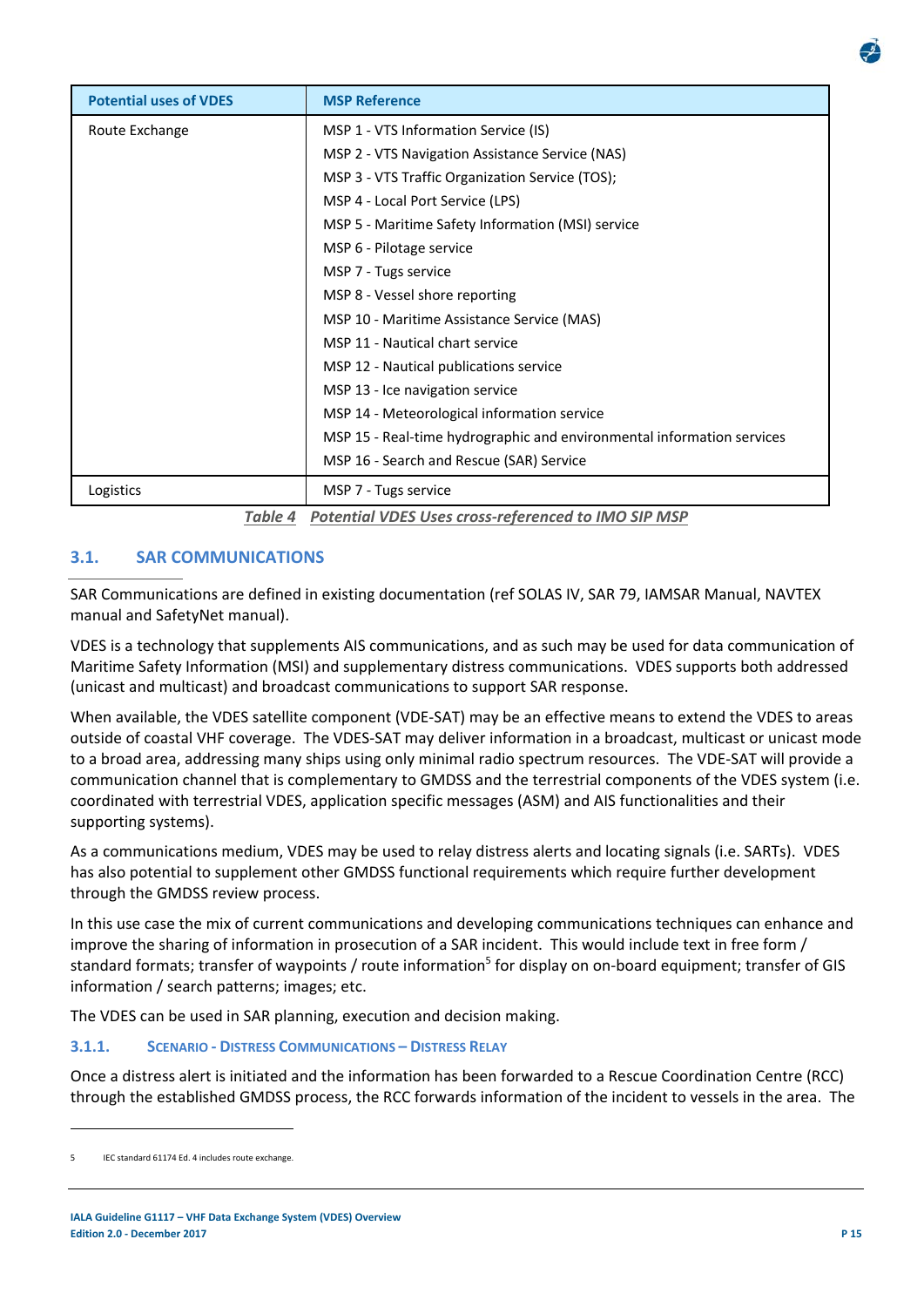forwarding of information, using existing formats, could be provided by various communications means, including VDES. The forwarding of data over a digital communications system such as VDES could facilitate the integration and display of information on external systems on‐board (for example, Radar, ECDIS). Information could then be passed to the RCC and other vessels in the area including course to intercept, ETA on‐scene, on‐scene conditions, sharing of a common operating picture, etc.

## **3.1.2. SCENARIO ‐ SAR OPERATIONS – INITIATE SEARCH / RESPONSE**

SAR Mission Co‐ordinator (SMC) develops response to SAR using resources, search plan, etc. Information to prosecute SAR operation is transmitted to the On Scene Commander (OSC) and SAR response units (SRU) (for example information on resources, plan, waypoints for search pattern, SRU responsibilities, etc.). This could be done using VDES, providing a common operating picture and information using standard templates and formats.

## **3.1.3. SCENARIO ‐ SAR OPERATIONS – INFORMATION EXCHANGE**

During a SAR mission, the OSC and SRU provide regular updates on the search / response to the SMC. In addition, the OSC and SRU share information between each other to facilitate the response. The VDES could be used to exchange information on the SAR plan, SAR execution and other pertinent information to facilitate SAR operations. Information could be automatically integrated with, and portrayed on, external systems both ashore and on‐board, including the RCC GIS, decision planning and support systems.

Using information from other systems, such as vessel route, information provided could be tailored to be relevant for the vessel based on its route.

In addition, the OSC and SRU could share information between each other to facilitate the response.

## **3.1.4. SCENARIO ‐ TELE‐MEDICAL**

A tele‐medical happens when a person is injured or sick on‐board a vessel or platform and there is a need to communicate with a doctor ashore for medical assistance and prognosis. The conversation with doctor could be by voice, with transfer of images / photos / indication from medical equipment on patient's condition. VDES could be used to transfer advice, images or other information. Where there are language difficulties, VDES could assist with machine to machine communications and/or language independent communication. Information exchange could be integrated with, and portrayed on, external systems on-board or ashore (medical facility).

## **3.1.5. SCENARIO ‐ MEDEVAC**

A MEDEVAC may be necessary to evacuate a severely injured or sick person. VDES may be used to exchange pertinent medical information from the ship to the SRU and destination medical facility. The SAR Mission Coordinator (SMC) develops the response to prosecute the MEDEVAC and could use VDES to provide the plan to the ship and responding unit. Information on the status of the patient could be transferred during the MEDEVAC, both voice and from medical equipment on the SRU.

## **3.2. SAFETY RELATED INFORMATION**

Information regarding safety of navigation and protection of the environment can be transmitted through the VDES. Safety related information could use the broadcast aspect of VDES.

This includes Maritime Safety Information (MSI) as defined in IMO SOLAS V, regulation 4 (navigational warnings), SOLAS V, regulation 5 (meteorological services and warnings) SOLAS V, regulation 9 (hydrographic services) and SOLAS V, regulation 31 (Danger Messages). Other references include MSC.1/Circ.1287 rev1; MSC.1/Circ.1288; (additional reference COMSAR Cir.15) the IMO Worldwide Radionavigation System IMO resolution A.706(17) (as amended) sets out the Worldwide Radionavigation System (WWRNS).

Near real-time information on meteorological and hydrographical information may be provided.

In this use case information shall be transmitted in standardised formats that can take advantage of the VDES capabilities (for example ‐ IHO S‐124 formats).

**IALA Guideline G1117 – VHF Data Exchange System (VDES) Overview Edition 2.0 ‐ December 2017 P 16**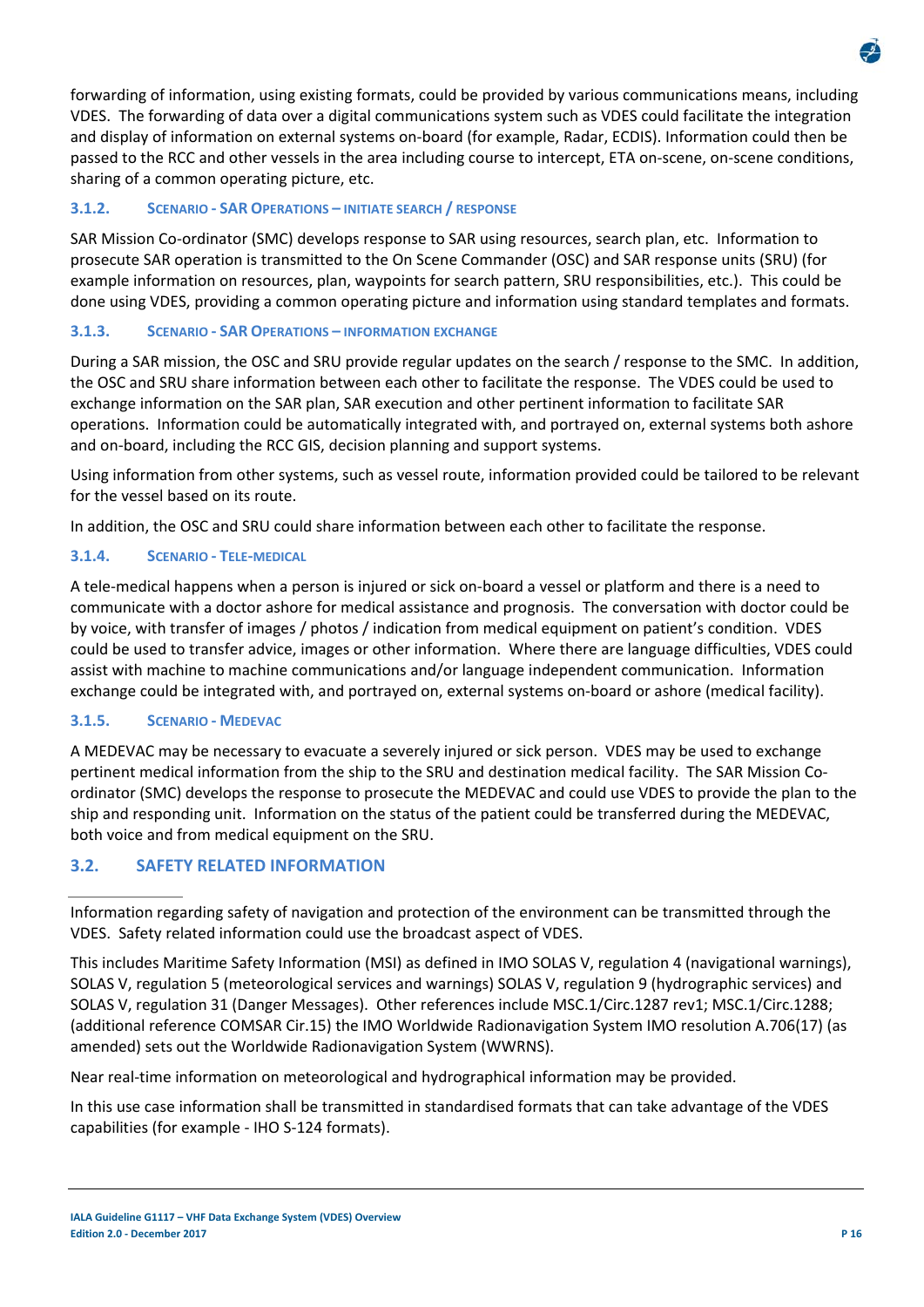

The requirement includes the ability to send information to a predetermined area (i.e. NAVAREA and METAREA) or an area of particular interest defined by administration.

#### **3.2.1. SCENARIO ‐ METEOROLOGICAL SERVICES AND WARNINGS / NAVIGATIONAL WARNINGS**

It is important to have up to date information on the weather that can be expected along a ship's planned route. VDES could be used to facilitate information exchange relating to the route of the vessel, integrated with, and portrayed on external systems on‐board.

#### **3.2.2. SCENARIO ‐ WEATHER OBSERVATIONS**

Ships may participate in the provision of weather observations, as noted in MSC.1 Circ. 1293. This is a voluntary observing ship (VOS) scheme with information provided to the World Meteorological Organisation. VDES could facilitate this reporting, with information provided directly from on-board sensors.

#### **3.2.3. SCENARIO ‐ ICE MAPS**

Information on sea ice conditions around a vessel is important to help ensure safe passage at sea. Knowledge of areas with sea ice along a ship's planned route allows ships to find the most efficient route at an early stage. Together with prognoses for expected ice movements, ice charts allow mariners to plan ahead and significantly reduce the risk of vessels becoming ice locked. VDES could be used to provide this information, which could then be integrated with, and portrayed on external systems on‐board. In addition, information on the latest version of ice maps may be provided from mobile station to mobile station.

#### **3.2.4. SCENARIO ‐ NOTICES TO MARINERS**

Notices to mariners are a means to disseminate navigational safety information (as part of maritime safety information). SOLAS V, Regulation 9 (Hydrographic Services) notes that administrations should undertake to arrange the dissemination and update of all nautical information necessary for safe navigation (for example. predictive and real‐time tides and currents). VDES could be used to provide this information, and changes to information, with respect to the waterway.

#### **3.2.5. SCENARIO ‐ GNSS AUGMENTATION**

SOLAS Chapter V, Regulation 19 notes that all ships, irrespective of size shall have a receiver for a global navigation satellite system or a terrestrial radio navigation system, or other means, suitable for use at all times throughout the intended voyage to establish and update the ship's position by automatic means. IMO Resolutions A.915(22) and A.953(23) provide the requirements for Maritime Radionavigation Systems. Distribution of GNSS augmentation corrections via VDES could allow GNSS users to get timing, integrity data and improved position accuracy.

#### **3.2.6. SCENARIO ‐ CROWD SOURCED INFORMATION**

Information from users or ship systems may enhance and/or validate meteorological hydrological and hydrographic information that is made available to other vessels in the area and authorities. VDES could be used to facilitate crowd sourced information.

#### **3.3. SHIP REPORTING**

Ship reporting can include mandatory and voluntary reports required for a number of purposes by vessels to various shore authorities. Information on ship reporting is provided in IMO SOLAS V, regulation 11 (ship reporting systems), 19‐1 (LRIT), regulation 31 (danger messages), regulation 32 (information required in danger messages), MARPOL and SAR Convention, Chapter 5. Additional information on ship reporting is contained in Resolution A.851(20) and FAL.5/Circ.36.

Information forwarded through VDES may transfer the reports for integration into national and/or regional systems could be sent by VDES. (i.e. SafeSeaNet, VTS). Information may also be sent to the ship agent or owner or a service provider. Ship reporting could use the addressed (unicast and multicast) aspect of VDES.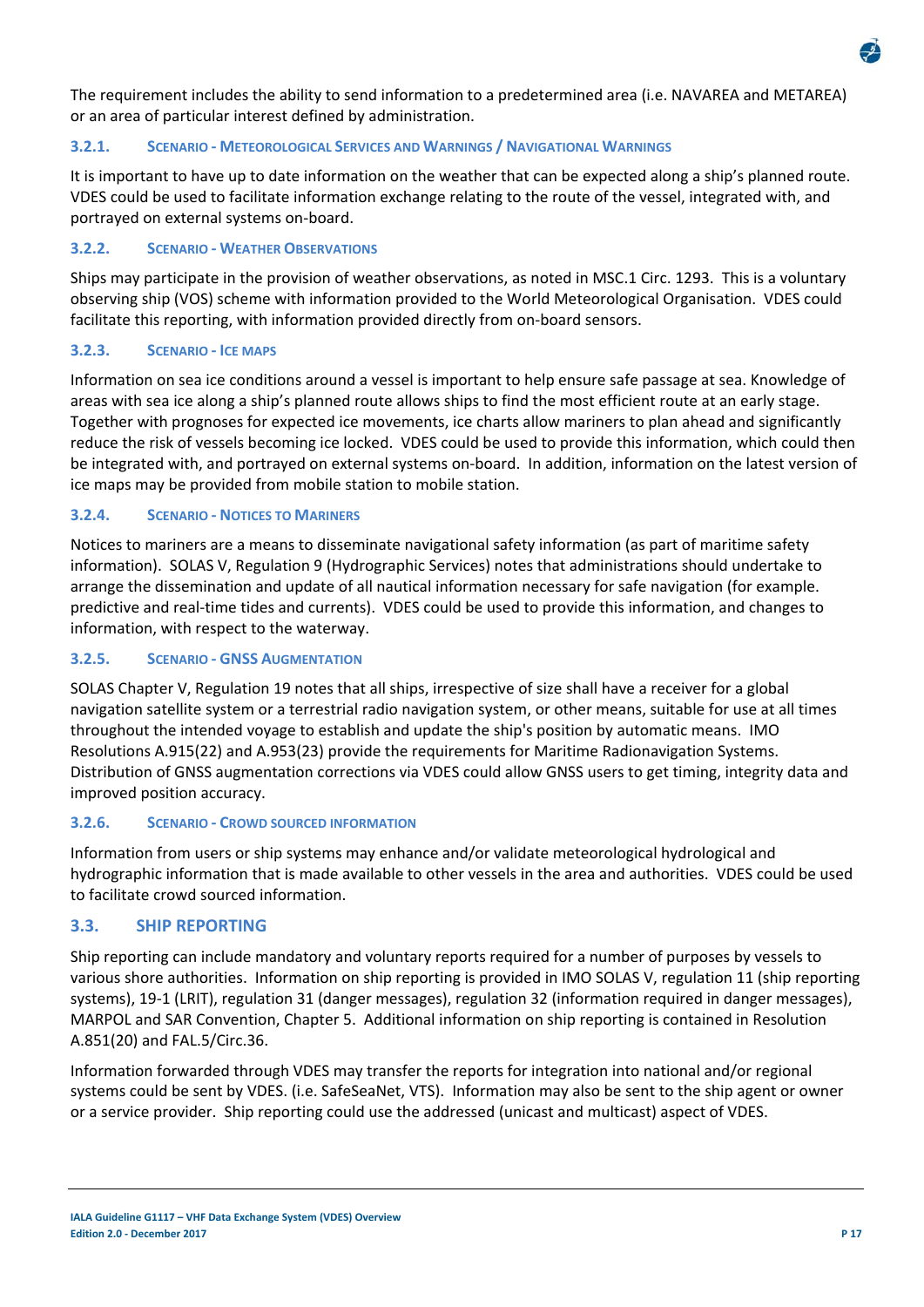

#### **3.3.1. SCENARIO ‐ SUBMIT ARRIVAL NOTICE**

A notice of arrival report is based on known content and could be set in a template form. The aspects of the template report, such as information on the ship particulars, would be pre‐populated. Where possible, additional information related to the voyage, such as destination, ETA destination, last port(s) could be populated from other systems that contain such information. Other information that may be provided include ISPS reports; ship crew information; information specifically required by the shore authority. This may be submitted using data populated automatically from other systems or may require manual input by the mariner. VDES could facilitate exchange of information using existing formats.

#### **3.3.2. SCENARIO ‐ SUBMIT UPDATED INFORMATION**

As the voyage continues, updated information will be provided. This can include updated estimated time of arrival; change in condition of the vessel; change in route of the vessel. This is a user defined report, which could be based on a set template for 'updated information' or free-text report. VDES could facilitate exchange of information using existing formats. The vessel may be interrogated for information on request, based on its route, operating area or position.

#### **3.3.3. SCENARIO ‐ PROVIDE INITIAL REPORT TO SHORE (PRIOR TO DEPARTURE)**

Prior to departure specific, standard information is required. This may include information required for clearance to depart. Reports could be pre‐populated from available information where possible. Specific information may be required to be entered manually.

#### **3.3.4. SCENARIO ‐ SECURE SHIP REPORTING**

There can be times when it is necessary for secure ship reporting, including times when the vessel may switch off AIS. Using VDES, information could be forwarded through a secure communications link.

#### **3.3.5. SCENARIO ‐ DANGER MESSAGE**

The Master of a vessel is required to report dangerous conditions (SOLAS V, regulation 31 and 32), such as: dangerous ice, derelicts, dangers to navigation, tropical storm, severe weather, ice accretion. VDES could facilitate the provision of this information to both shore authorities and other vessels in the area. Information exchange may be integrated with, and portrayed on, external systems on‐board.

#### **3.4. VESSEL TRAFFIC SERVICES**

Vessel Traffic Services is included in SOLAS Chapter V, Regulation 12, with further information in IMO Resolution A.857(20). Three key services provided by VTS are:

- 1 Information Service.
- 2 Navigational Assistance Service.
- 3 Traffic organisation Service.

An Information Service involves maintaining a traffic image and allows interaction with traffic and response to developing traffic situations. An Information Service should provide essential and timely information to assist the on‐board decision‐making process.

Information required by the VTS can be both standardised (supported by templates) or specific to a situation. VTS could use both the addressed (unicast and multicast) and broadcast aspects of VDES.

VTS involves maintaining a vessel traffic image, and relies on vessel tracking from sensors such as radar, AIS, CCTV, other VTS centres. The vessel traffic image may be supplement with crowd‐sourced information from vessels data (sensor data from ships provided to the shore to expand the traffic image range).

VTS also requires interaction with traffic to respond to developing traffic situations.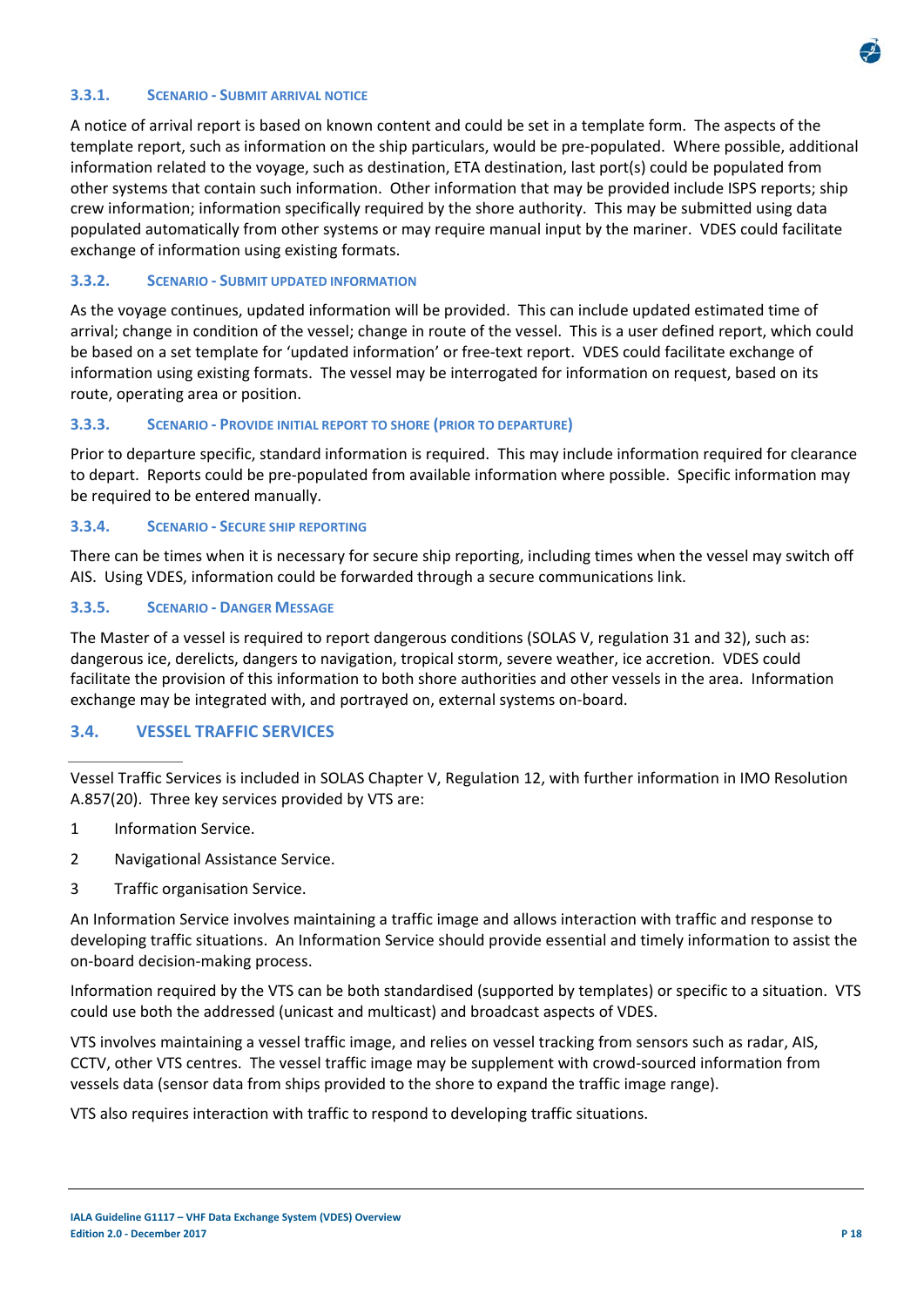VTS relies on the ability to provide essential and timely information; monitor the actions of vessels in the VTS area, including monitoring routes and changes in route; interacting with other VTS centres in the region; interact with other port agencies (allied services).

Ports may also provide a specific Local Port Service (LPS) where it is deemed through a risk assessment that a VTS is not required.

## **3.4.1. SCENARIO ‐ WATERWAY MONITORING**

VTS provides monitoring and other services. VDES may be used to monitor vessels and autonomously provide information to these vessels based on predetermined parameters as defined by the shore authority. In addition, VDES may enable sharing of information on synthetic VTS targets from the VTS to vessels transiting the VTS area. Information exchange may be integrated with, and portrayed on, external systems ashore and on‐board.

## **3.4.2. SCENARIO ‐ INFORMATION SERVICE**

Information Service (INS) is provided by broadcasting information at fixed times and intervals or when deemed necessary by the VTS, or at the request of a vessel. The information provided may include safety information as previously defined. Additional information could include specific limitations for navigation in the VTS area (for example manoeuvrability limitations; draft restrictions; channel closures; diving operations). Information exchange may be integrated with, and portrayed on, external systems ashore and on‐board.

## **3.4.3. SCENARIO ‐ NAVIGATIONAL ASSISTANCE SERVICE**

The navigational assistance service (NAS) is defined by IMO as **'**a service to assist on‐board navigational decision‐ making and to monitor its effects**'.** NAS may be provided on request by a vessel in circumstances such as equipment failure or navigational unfamiliarity. VDES could be used in the exchange of information during the provision of NAS. Information exchange may be integrated with, and portrayed on, external systems ashore and on‐board.

## **3.4.4. SCENARIO ‐ TRAFFIC ORGANISATION SERVICE**

The traffic organisation service (TOS) is defined by IMO as **'**a service to prevent the development of dangerous maritime traffic situations and to provide for the safe and efficient movement of vessel traffic within the VTS area'. The purpose of the TOS is to prevent hazardous situations from developing and to ensure safe and efficient navigation through the VTS area. VDES could be used to exchange this information. Information exchange may be integrated with, and portrayed on, external systems ashore and on‐board.

## **3.5. CHARTS AND PUBLICATIONS**

IMO SOLAS Chapter V, Regulation 27 (nautical charts and nautical publications) notes that charts and publications necessary for the intended voyage shall be adequate and up to date. Provision of information on charts and publications could use the addressed (multicast) and broadcast aspects of VDES.

The aim of nautical chart and publication services are to safeguard navigation at sea by providing information such as nature and form of the coast, water depth, tides table, obstructions and other dangers to navigation, location and type of aids to navigation.

The nautical chart and publication services ensure the official distribution, update and licensing of electronic charts and publications to vessels and other users.

Nautical publications include list of lights, sailing directions, tide and current tables, etc.

There may be a requirement for a 'user pay' aspect for some services (i.e. ENC updates).

## **3.5.1. SCENARIO ‐ UPDATES LINKED TO A SHIPS' ROUTE**

An example of this would be a vessel proceeding to a specific location. At the time of sailing, the vessel had all required charts and publications for the voyage. These charts and publications were the most up to date at the time of sailing, however some information may have changed during the voyage. Updated information could be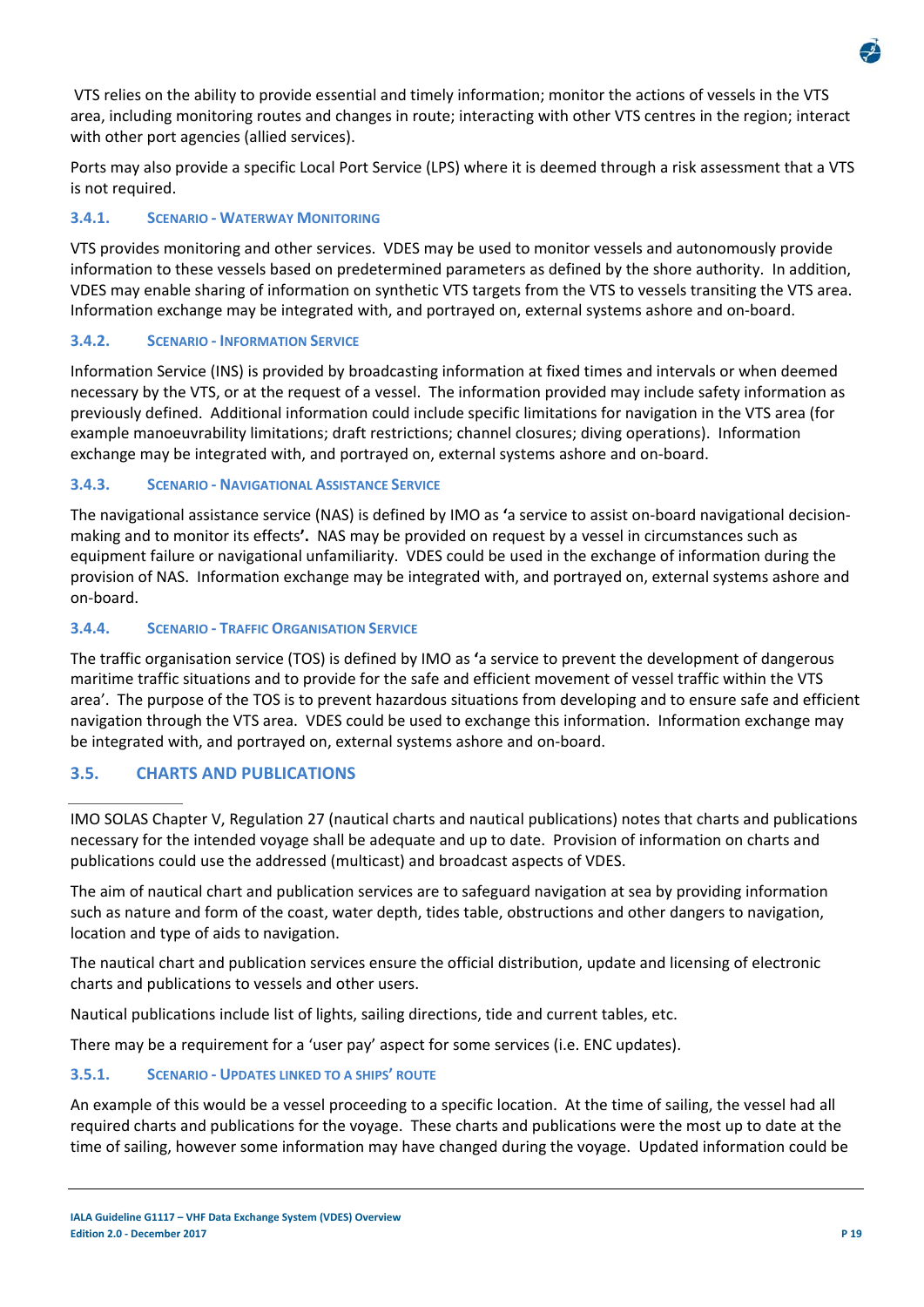provided through VDES as the vessel as it continues on its voyage, providing information based on the route of the vessel, and limiting the updates to only that information that has changed. Information exchange may be integrated with, and portrayed on, external systems ashore and on‐board.

## **3.6. ROUTE EXCHANGE**

The development of e‐navigation has highlighted the opportunity to make effective use of digital data exchange to support safe and efficient vessel movements. Projects such as Mona Lisa, EfficienSea and ACCSEAS have included the development of route exchange. (IEC 61174 edition 4 annex S refers.)

Route exchange could enhance safety by providing early indication of changes in route which may be due to fatigue, weather conditions, or condition of the vessel (possible malfunction).

The use of route exchange could assist with fleet management, whereby information on routes can be exchanged with shore personnel as well as other vessels in the fleet.

In addition, the use of route exchange could assist with route and speed optimisation based on weather and currents; just in time arrival and traffic congestion.

Route exchange could take advantage of the addressed (unicast and multicast) and broadcast aspects of VDES.

## **3.6.1. SCENARIO ‐ SHIP TO SHIP**

This scenario is outside of VTS coverage areas, noting that within a VTS area, route exchange would be through the VTS. Ship to ship route exchange would assist vessels on a transit by predicting when interactions may occur. VDES could assist in the exchange of digital data to facilitate ship to ship route exchange.

#### **3.6.2. SCENARIO ‐ SHIP TO SHORE**

To inform shipping and other waterway users of possible hazardous situations shore authorities need information about the intentions of the waterway users, such as their intended route. Based on this information the authorities could organize traffic and, when needed, recommend other routes/possibilities for a safer passage and also provide information about the waterway.

#### **3.6.3. SCENARIO ‐ SHORE TO SHIP**

Before ships enter a sea area monitored by a shore authority, information about this area could be provided to assist in a safe and efficient passage. If the route of the vessel is known, information can be tailored to the route. The shore authority could link the vessel planned route with other information received, such as cargo, and adjust the information as may be required. Route plans received from ships can be used for detecting possible traffic congestions and high risk situations in advance. Shore authorities can also send alternative route recommendations to ships when needed. This allows ships to choose the route that is most suitable for its navigation. VDES can facilitate reception of route plans which may be integrated with, and portrayed on, external systems ashore.

#### **3.6.4. SCENARIO ‐ NAVIGATIONAL DISRUPTION**

There may be some event or circumstance that impacts the normal operation of the waterway requiring urgent traffic management to ensure continuity of operations. VDES could be used to share information on the circumstance, and proposed alternate routing could assist in effective movement of vessels throughout the incident.

## **3.7. LOGISTICS / SERVICES**

When sailing from berth to berth before, during and after the voyage there are several logistical aspects that must be addressed. Most of these are done by an agent on the shore but are changed because of different reasons. The means of communicating these logistical aspects would depend on the location of the ship / shore elements involved and could include VDES. In cases where cargo is transferred at sea (transhipment) the location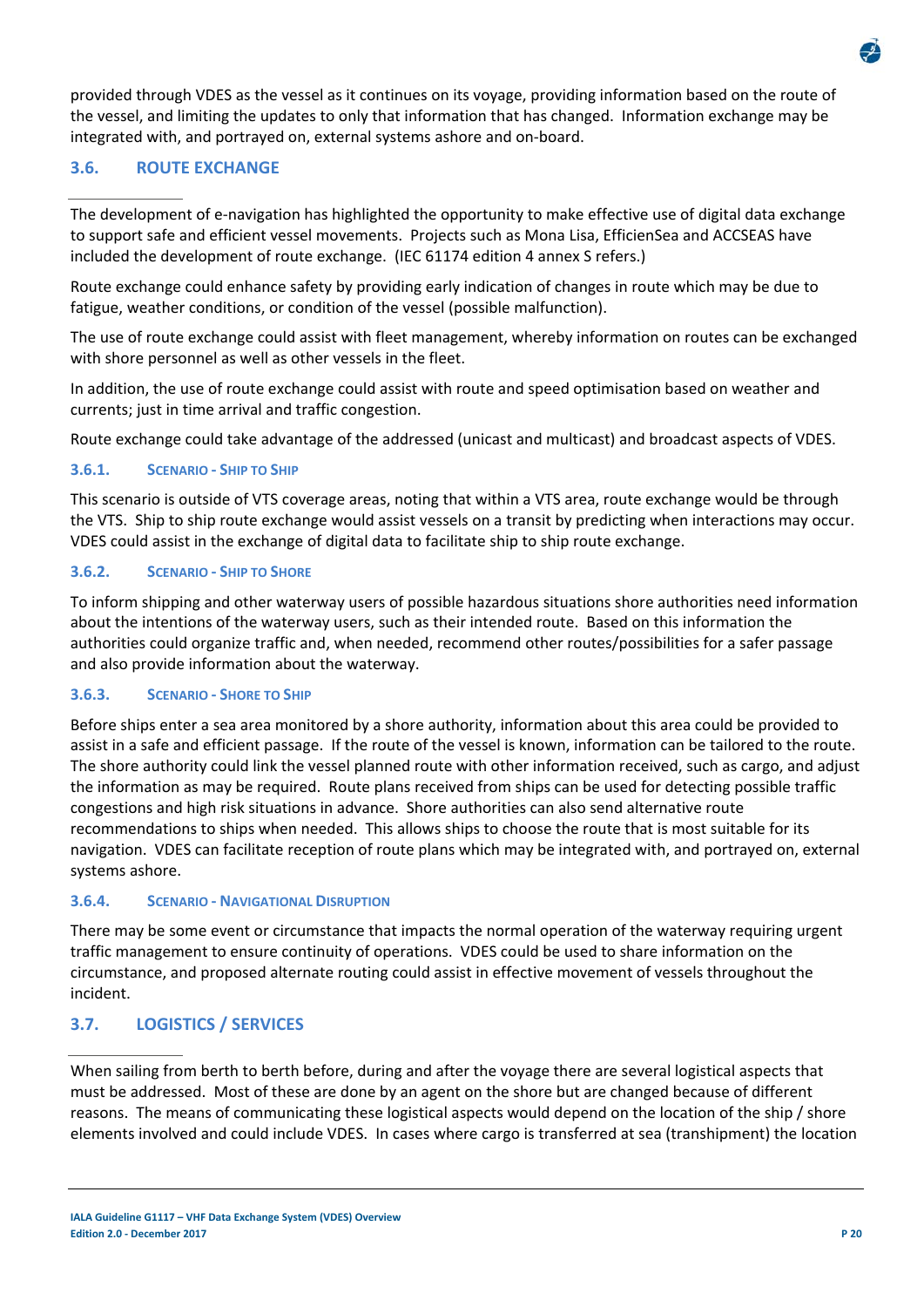

could be out of range of other communications and VDES would be the preferred communication exchange platform.

Information transfer could assist with efficiency of the overall cargo chain (for example the MonaLisa Sea Traffic Management (STM) concept). Logistics/Services could use the addressed (unicast and multicast) aspects of VDES.

Sharing of route information could assist with allied services related to shipping and ship movements ‐ th*i*s could include locks, pilotage, tug allocation, shore resources, and other logistical aspects. This use case represents the business to business aspect.

Logistical elements where VDES may be an appropriate communication method include:

- Transfer of vessel loading plan;
- Tug operations;
- Pilotage operations;
- Stores / supplies / ship bunkers required; waste removal.

#### **3.7.1. SCENARIO ‐ LOGISTIC SERVICES – SHIP TO SHORE**

Ship arriving at a port forwards revised time of arrival and requests confirmation for stores, fuel, access to waste facilities. Vessel also requires information on pilots and tugs and other aspects for the transit. VDES provides an opportunity for automated exchange of information to support these types of requests.

#### **3.7.2. SCENARIO ‐ LOGISTIC SERVICES – SHORE TO SHIP**

As the ship arrives, the shore authority will provide confirmation regarding offloading, loading of the vessel and respond to requests from the ship. VDES provides an opportunity for automated exchange of information to support these types of requests.

## **4. DEFINITIONS**

The definitions of terms used in this Guideline can be found in the International Dictionary of Marine Aids to Navigation (IALA Dictionary) at http://www.iala‐aism.org/wiki/dictionary and were checked as correct at the time of going to print. Where conflict arises, the IALA Dictionary should be considered as the authoritative source of definitions used in IALA documents.

## **5. ACRONYMS**

| <b>ACCSEAS</b>   | Accessibility for Shipping, Efficiency, Advantages and Sustainability (EU research project) |
|------------------|---------------------------------------------------------------------------------------------|
| <b>ACK</b>       | Acknowledgement                                                                             |
| <b>ACM</b>       | Address Complete Message                                                                    |
| <b>AIS</b>       | <b>Automatic Identification System</b>                                                      |
| AIS <sub>1</sub> | AIS Default Channel 1 - 161.975 MHz (Ch. 87B//2087)                                         |
| AIS <sub>2</sub> | AIS Default Channel 2 - 162.025 MHz (Ch. 88B/2088)                                          |
| <b>App</b>       | Application                                                                                 |
| <b>ASC</b>       | Assignment Channel                                                                          |
| <b>ASM</b>       | <b>Application Specific Messages</b>                                                        |
| <b>BBM</b>       | <b>Broadcast Binary Messages</b>                                                            |
| <b>BITE</b>      | Built in test equipment                                                                     |
| <b>CCTV</b>      | Closed-Circuit Television                                                                   |
| Circ.            | Circular (IMO document)                                                                     |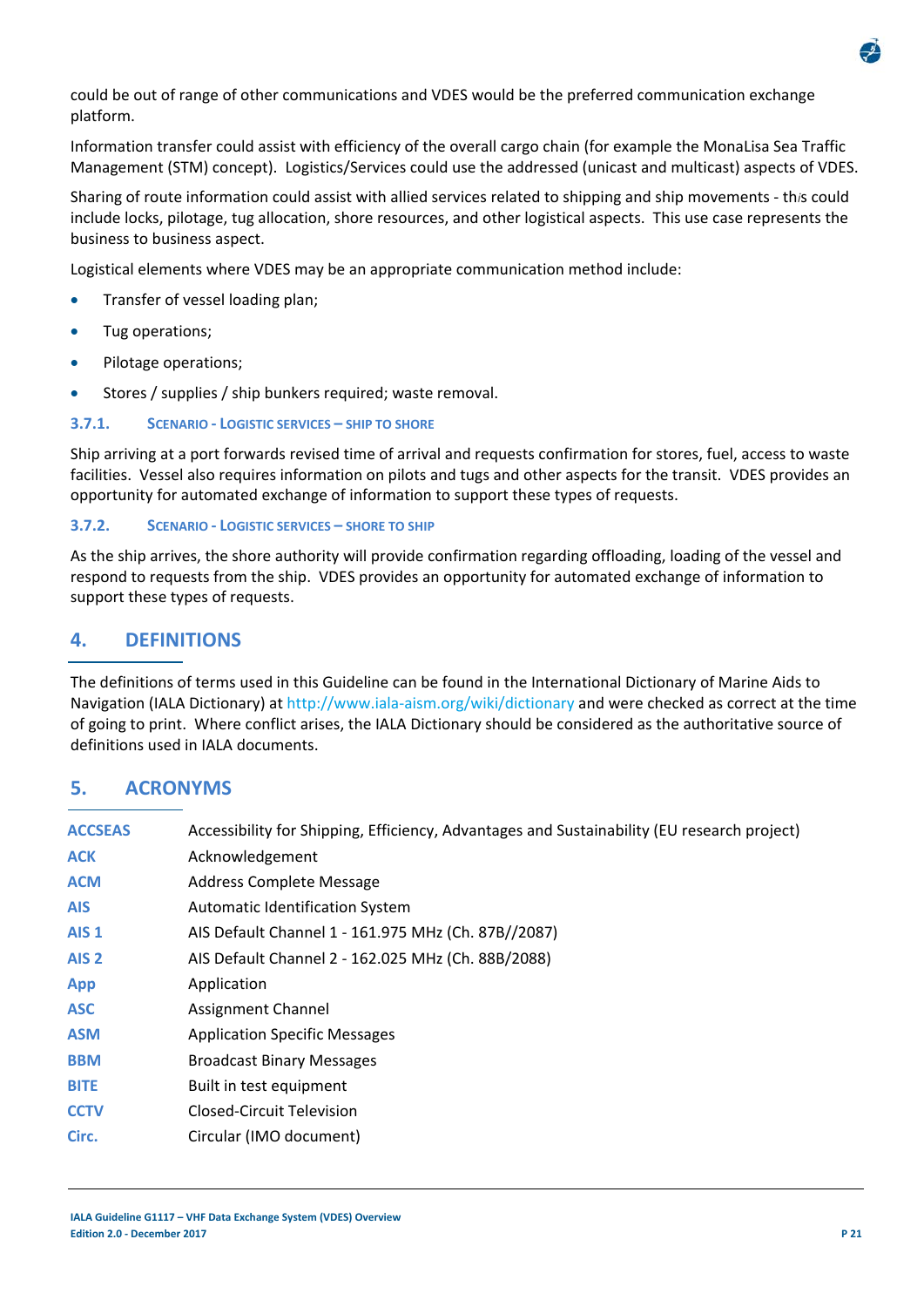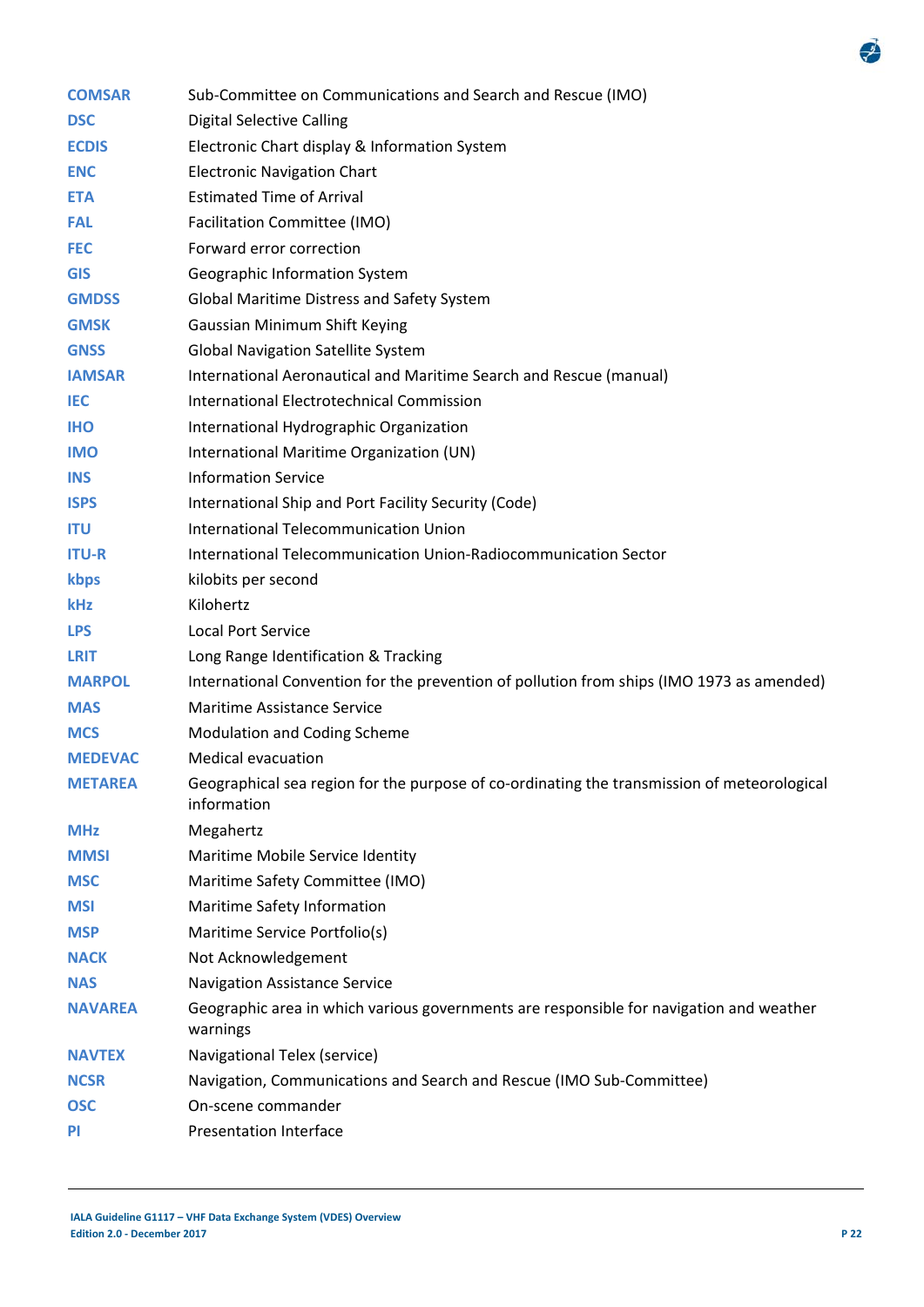| <b>PSK</b>   | Phase-Shift Keying                                                            |  |  |  |  |  |
|--------------|-------------------------------------------------------------------------------|--|--|--|--|--|
| <b>QAM</b>   | Quadrature Amplitude Modulation                                               |  |  |  |  |  |
| <b>QPSK</b>  | Quadrature Phase-Shift Keying                                                 |  |  |  |  |  |
| <b>RCC</b>   | <b>Rescue Co-ordination Centre</b>                                            |  |  |  |  |  |
| <b>RA</b>    | Random Access                                                                 |  |  |  |  |  |
| <b>RACH</b>  | <b>Random Access Channel</b>                                                  |  |  |  |  |  |
| <b>RF</b>    | Radio Frequency                                                               |  |  |  |  |  |
| <b>RR</b>    | Radio Regulations                                                             |  |  |  |  |  |
| <b>RTCM</b>  | Radio Technical Commission for Maritime Service                               |  |  |  |  |  |
| <b>SAR</b>   | Search and Rescue                                                             |  |  |  |  |  |
| <b>SART</b>  | Search and Rescue Transponder                                                 |  |  |  |  |  |
| <b>SAT</b>   | Satellite                                                                     |  |  |  |  |  |
| <b>Serv</b>  | Server                                                                        |  |  |  |  |  |
| <b>SIP</b>   | <b>Strategic Implementation Plan</b>                                          |  |  |  |  |  |
| <b>SOLAS</b> | International Convention for the Safety of Life at Sea, (IMO 1974 as amended) |  |  |  |  |  |
| <b>SRU</b>   | Search and Rescue Unit                                                        |  |  |  |  |  |
| <b>TBB</b>   | Terrestrial Bulletin Board                                                    |  |  |  |  |  |
| <b>TDMA</b>  | Time-division multiple access                                                 |  |  |  |  |  |
| <b>TMAS</b>  | <b>Telemedical Maritime Assistance Service</b>                                |  |  |  |  |  |
| <b>TOS</b>   | <b>Traffic Organization Service</b>                                           |  |  |  |  |  |
| <b>UDCH</b>  | User Data Channel                                                             |  |  |  |  |  |
| <b>UTC</b>   | Co-ordinated Universal Time                                                   |  |  |  |  |  |
| <b>VDE</b>   | <b>VHF Data Exchange</b>                                                      |  |  |  |  |  |
| <b>VDES</b>  | VHF Data Exchange System                                                      |  |  |  |  |  |
| <b>VDL</b>   | <b>VHF Data Link</b>                                                          |  |  |  |  |  |
| <b>VHF</b>   | Very High Frequency (30 MHz to 300 MHz)                                       |  |  |  |  |  |
| <b>VOS</b>   | Voluntary observing ship                                                      |  |  |  |  |  |
| <b>VTS</b>   | <b>Vessel Traffic Service</b>                                                 |  |  |  |  |  |
| <b>WRC</b>   | <b>World Radiocommunications Conference</b>                                   |  |  |  |  |  |
| <b>WWRNS</b> | World-wide Radionavigation System                                             |  |  |  |  |  |

 $\vec{r}$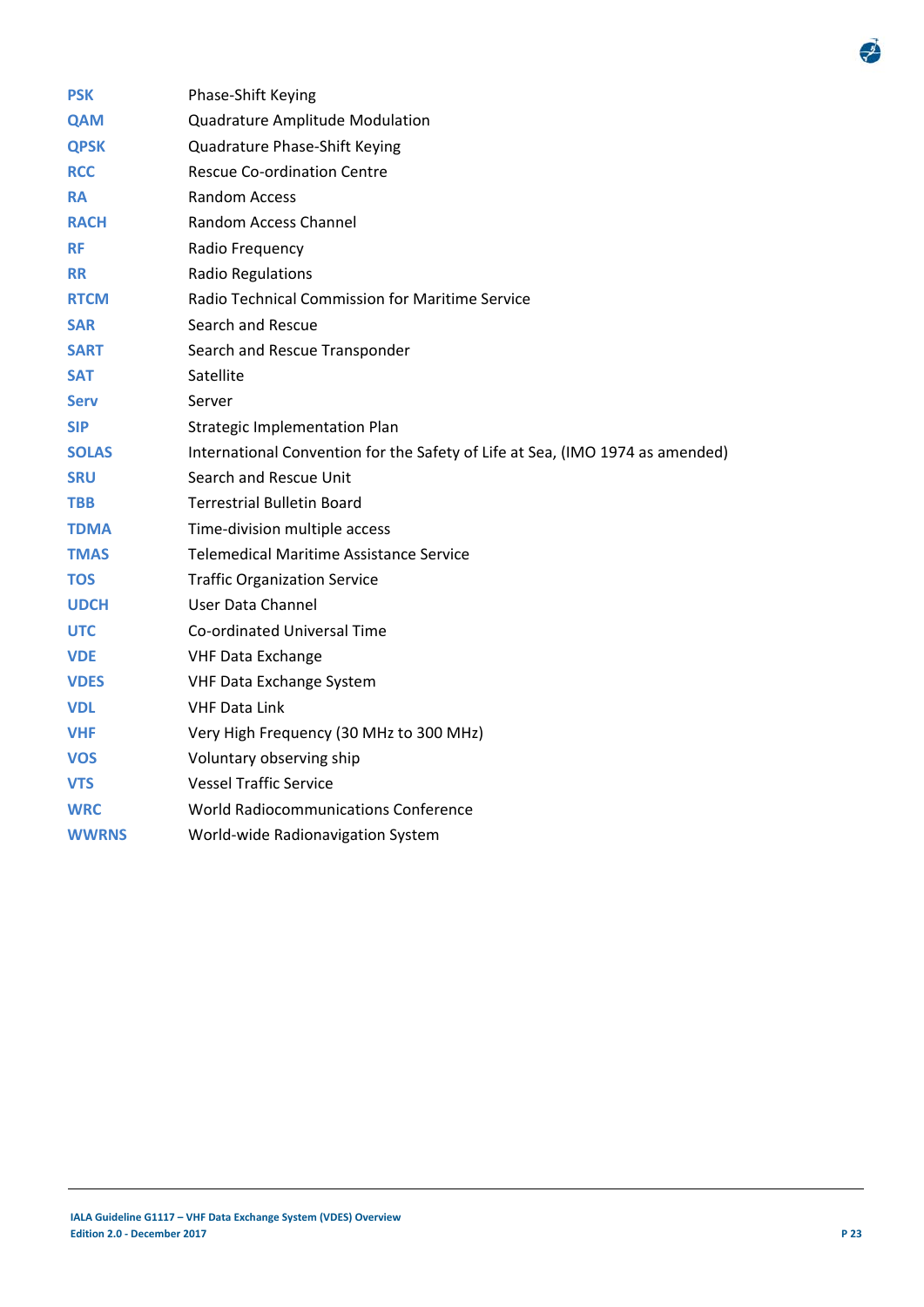

## *ANNEX A TECHNICAL OVERVIEW OF VDES*

## **A 1. INTRODUCTION:**

The VHF Data Exchange System (VDES) extends the Automatic Identification System (AIS) as defined in the ITU‐R M.1371by adding new technology. VDES is defined in ITU‐R M.2092.

This technical overview assumes a basic knowledge of AIS and provides an overview of VDES.

## **A 2. VDES DESCRIPTION:**

VDES is a combination of technologies that includes AIS, ASM and VDE. The VDES Presentation Interface (PI) remains largely the same as the AIS PI but will include several new IEC 61162-1 messages to allow for the configuration of the VDES capability and facilitate the transfer of larger amounts of data.

The primary differences between AIS and the two new VDES technologies, ASM and VDE, are:

- 1. The Modulation and Coding Scheme (MCS).
- 2. The Radio Frequencies (RF) used the Radio Frequency bandwidth.
- 3. The data bandwidth.
- 4. The methods used by the Link Layer.

#### **A 2.1. THE MODULATION AND CODING SCHEMES**

The modulation and coding schemes range from Gaussian Minimum Shift Keying (GMSK) for AIS to  $\pi/4$ Quadrature Phase‐Shift Keying (π/4QPSK) for ASM and π/4QPSK, 8 Phase‐Shift Keying (8PSK) and 16 Quadrature Amplitude Modulation (16QAM) for VDE.

The Radio Frequency (RF) bandwidth on the technologies differ with AIS and ASM both having a RF bandwidth of 25kHz per channel and VDE having a bandwidth of 100kHz per channel.

AIS uses AIS1 and AIS2; ASM uses ASM1 and ASM2; and VDE uses VDE1a and VDE1b (refer to figure 2).

AIS and ASM are simplex channels (can carry traffic in one direction at a time) and VDE1a and VDE1b form a duplex pair that allows data to be transferred in both directions at the same time.

#### **A 2.2. THE RADIO FREQUENCIES USED AND BANDWIDTH**

At an overview level, the AIS and ASM use 2 X 25kHz channels. VDE can use 2 X 25kHz; or 2 X 50 kHz or 2 X 100kHz channels in the maritime VHF band. The allocated frequencies are as follows:

| <b>Technology</b> | <b>Radio Frequencies used</b>         | <b>Radio Regulations channel number</b> |  |  |  |  |
|-------------------|---------------------------------------|-----------------------------------------|--|--|--|--|
| AIS <sub>1</sub>  | 161.975 (25kHz)                       | 87B                                     |  |  |  |  |
| AIS <sub>2</sub>  | 162.025 (25kHz)                       | 88B                                     |  |  |  |  |
| AIS Long Range 1  | 156.775 (25kHz) (ships are TX only)   | 75                                      |  |  |  |  |
| AIS Long range 2  | 156.825 (25kHz) (ships are TX only)   | 76                                      |  |  |  |  |
| ASM <sub>1</sub>  | 161.950 (25kHz)                       | 2027                                    |  |  |  |  |
| ASM <sub>2</sub>  | 162.000 (25kHz)                       | 2028                                    |  |  |  |  |
| VDE 1             | 157.200 to 157.275 (100kHz) (Ship TX) | 1024, 1084, 1025 and 1085 combined      |  |  |  |  |
| VDE <sub>2</sub>  | 161.800 to 161.875 (100kHz) (Ship RX) | 2024, 2084, 2025 and 2085 combined      |  |  |  |  |

*Table 5 Frequencies allocated to VDES*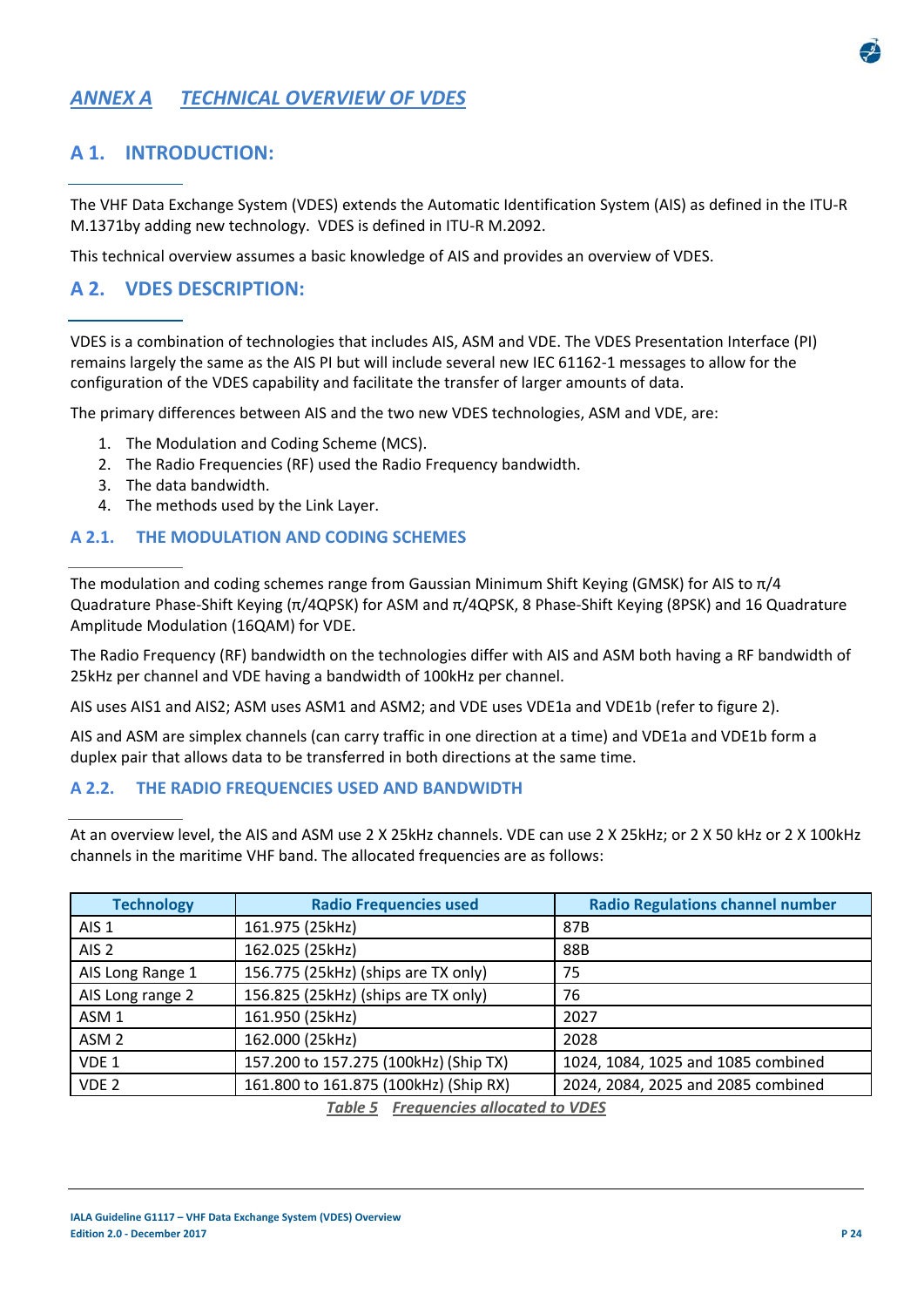

#### **A 2.3. THE DATA BANDWIDTH**

The modulation schemes π/4QPSK (ASM and VDE), 8PSK and 16QAM (VDE only) allow more data to be transferred in the same Radio Frequency (RF) bandwidth than was possible with AIS (GMSK).

The increase in data bandwidth is illustrated in Figure 5.



**Note:** Figures shown reflect raw bandwidth. It is expected that there will be up 33.4 kbps (net bitrate) per vessel.

#### **1.1 THE METHODS USED BY THE LINK LAYER**

The ASM and VDE technologies use the same AIS slot map of 2,250 slots per RF channel (4,500 slots for two RF channels used in parallel in AIS and ASM technologies). Due to the larger data bandwidth resulting from the use of π/4QPSK modulation, the number of bits transferred in any one slot is increased in ASM when compared with AIS. The VDE frequencies and the Modulation and Coding Scheme (MCS) are dynamic and are chosen by a combination of the Terrestrial Bulletin Board (TBB) (section A 4 refers) and by the Link Layer.

The Link Layers of AIS, ASM and VDE are different and each are optimised for the data bandwidth available.

The VDE Link Layer is more complex and uses a different Link Layer to facilitate communication between vessels (ship to ship) and between the shore and a vessel (shore to ship).

## **A 3. FORWARD ERROR CORRECTION**

ASM and VDE uses Forward Error Correction (FEC) which allows for the correction of errors in the data transferred in both ASM and VDE. FEC increases the integrity and reliability of the transmission.

## **A 4. THE TERRESTRIAL BULLETIN BOARD**

The VDES technology uses a Terrestrial Bulletin Board (TBB) consisting of 108 bytes to assign the primary operating environment parameters to the Control Station Service Area. This includes which frequencies are being used and the service area dimensions amongst a range of other technical detail. To provide a level of protection to the VDES communication environment, the TBB is authenticated. Authentication confirms that the TBB is transmitted by a trusted entity.

By monitoring the TBB (is there one to be received or not), ships will determine if they are within a Control Station service area. In a control service area the Control Station manages the timing of ship to ship transmissions.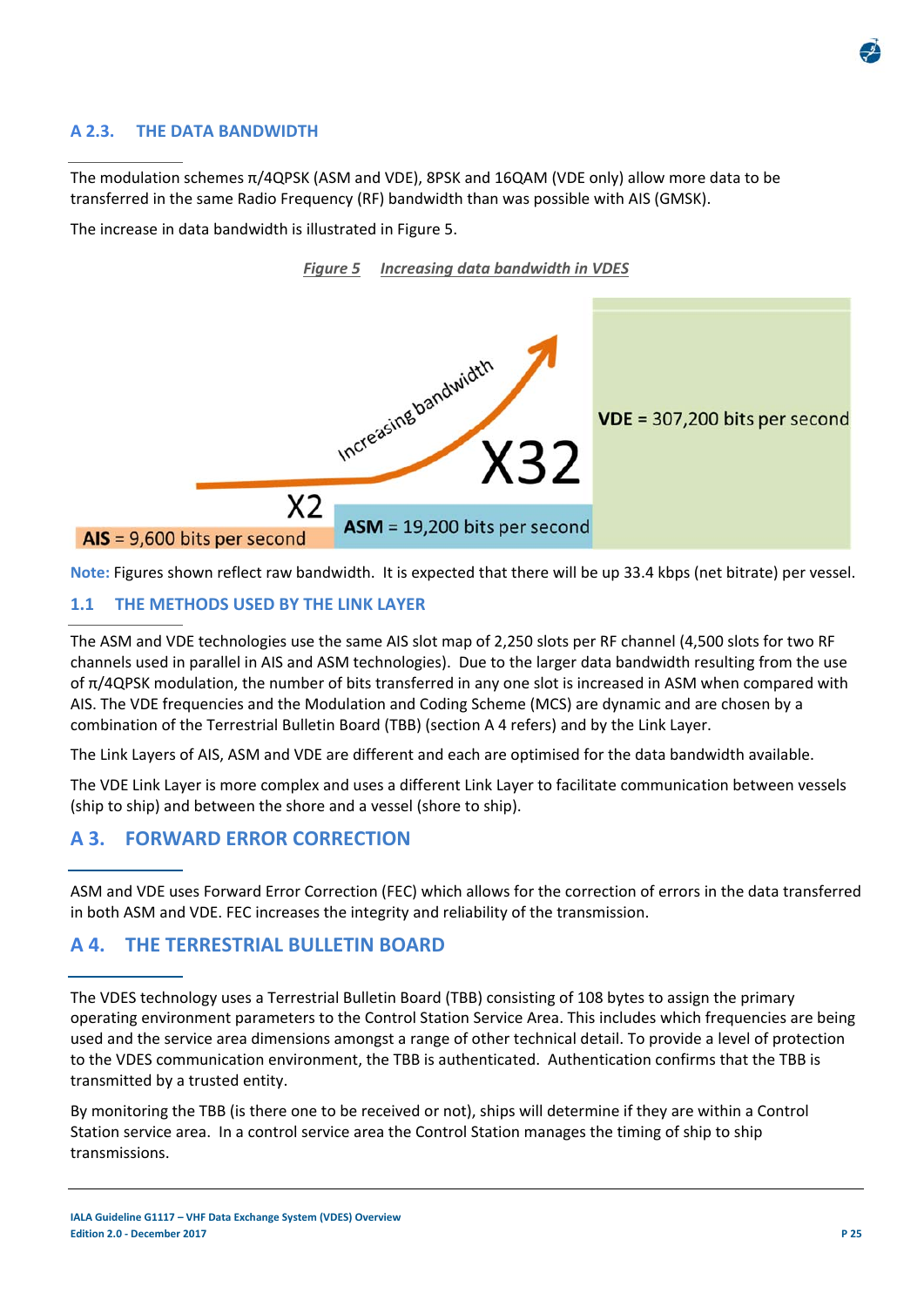

## **A 5. LOGICAL CHANNELS**

When using VDE, one of 5 logical channels are dynamically allocated (shown as logical channel 8, 9, 10, 11 and 12 in the diagram below) by the Link Layer to carry the data in the User Data Channel (UDCH). The TBB (TBB), Assignment Channel (ASC) and Random Access Channel (RACH) are also part of the VDE Link Layer that ensures that the VDE channel is optimally used to carry the user data. Figure 6 provides an example of channel configuration.

| Logical channel    |                         |                |                | Logical channel |                         |                |      |                         |                |                  |       |                   |       |       |              |
|--------------------|-------------------------|----------------|----------------|-----------------|-------------------------|----------------|------|-------------------------|----------------|------------------|-------|-------------------|-------|-------|--------------|
| Logical<br>Channel | Hexslot                 |                | 8              | 9               | 10                      | 11             | 12   | Logical<br>Channel      | Hexslot        |                  | 8     | $\overline{9}$    | 10    | 11    | 12           |
|                    | $\mathbf 0$             | $\overline{0}$ | $\mathbf{1}$   | $\overline{2}$  | $\overline{\mathbf{3}}$ | $\overline{4}$ | 5    |                         | $\circ$        | <b>TBB</b>       | UDCH1 | UDCH <sub>2</sub> | UDCH3 | UDCH4 | <b>UDCH5</b> |
|                    | 1                       | 6              | $\overline{7}$ | 8               | 9                       | 10             | 11   |                         | $\mathbf 1$    | <b>TBB</b>       | UDCH1 | UDCH <sub>2</sub> | UDCH3 | UDCH4 | UDCH5        |
| $\overline{0}$     | $\overline{\mathbf{2}}$ | 12             | 13             | 14              | 15                      | 16             | 17   | $\bullet$               | 2              | <b>TBB</b>       | UDCH1 | UDCH <sub>2</sub> | UDCH3 | UDCH4 | UDCH5        |
|                    | 3                       | 18             | 19             | 20              | 21                      | 22             | 23   |                         | 3              | <b>TBB</b>       | UDCH1 | UDCH <sub>2</sub> | UDCH3 | UDCH4 | <b>UDCH5</b> |
|                    | 4                       | 24             | 25             | 26              | 27                      | 28             | 29   |                         | 4              | <b>TBB</b>       | UDCH1 | UDCH <sub>2</sub> | UDCH3 | UDCH4 | UDCH5        |
| $\mathbf{1}$       | 5                       | 30             | 31             | 32              | 33                      | 34             | 35   | $\mathbf{1}$            | 5              | ASC1             | UDCH1 | UDCH <sub>2</sub> | UDCH3 | UDCH4 | <b>UDCH5</b> |
| $\overline{2}$     | 6                       | 36             | 37             | 38              | 39                      | 40             | 41   | $\overline{2}$          | 6              | ASC <sub>2</sub> | UDCH1 | UDCH <sub>2</sub> | UDCH3 | UDCH4 | <b>UDCH5</b> |
| 3                  | $\overline{7}$          | 42             | 43             | 44              | 45                      | 46             | 47   | $\overline{\mathbf{3}}$ | $\overline{7}$ | ASC3             | UDCH1 | UDCH <sub>2</sub> | UDCH3 | UDCH4 | <b>UDCH5</b> |
| $\overline{a}$     | 8                       | 48             | 49             | 50              | 51                      | 52             | 53   | $\overline{a}$          | 8              | ASC4             | UDCH1 | UDCH <sub>2</sub> | UDCH3 | UDCH4 | <b>UDCHS</b> |
| 5                  | 9                       | 54             | 55             | 56              | 57                      | 58             | 59   | 5                       | 9              | ASC5             | UDCH1 | UDCH <sub>2</sub> | UDCH3 | UDCH4 | UDCH5        |
| 6                  | 10                      | 60             | 61             | 62              | 63                      | 64             | 65   | 6                       | 10             | <b>RACH</b>      | UDCH1 | UDCH <sub>2</sub> | UDCH3 | UDCH4 | <b>UDCH5</b> |
| $1\,$              | 11                      | 66             | 67             | 68              | 69                      | 70             | 71   | $1\,$                   | 11             | ASC1             | UDCH1 | UDCH <sub>2</sub> | UDCH3 | UDCH4 | <b>UDCH5</b> |
| $\overline{2}$     | 12                      | 72             | 73             | 74              | 75                      | 76             | 77   | $\overline{2}$          | 12             | ASC <sub>2</sub> | UDCH1 | UDCH <sub>2</sub> | UDCH3 | UDCH4 | UDCH5        |
| 3                  | 13                      | 78             | 79             | 80              | 81                      | 82             | 83   | з                       | 13             | ASC <sub>3</sub> | UDCH1 | UDCH <sub>2</sub> | UDCH3 | UDCH4 | UDCH5        |
| $\overline{a}$     | 14                      | 84             | 85             | 86              | 87                      | 88             | 89   | $\overline{a}$          | 14             | ASC4             | UDCH1 | UDCH <sub>2</sub> | UDCH3 | UDCH4 | <b>UDCH5</b> |
| 5                  | 15                      | 90             | 91             | 92              | 93                      | 94             | 95   | 5                       | 15             | ASC5             | UDCH1 | UDCH <sub>2</sub> | UDCH3 | UDCH4 | UDCH5        |
| 6                  | 16                      | 96             | 97             | 98              | 99                      | 100            | 101  | 6                       | 16             | <b>RACH</b>      | UDCH1 | UDCH <sub>2</sub> | UDCH3 | UDCH4 | UDCH5        |
| $\mathbf{1}$       | 17                      | 102            | 103            | 104             | 105                     | 106            | 107  | $\overline{1}$          | 17             | ASC1             | UDCH1 | UDCH <sub>2</sub> | UDCH3 | UDCH4 | UDCH5        |
| $\overline{2}$     | 18                      | 108            | 109            | 110             | 111                     | 112            | 113  | $\overline{2}$          | 18             | ASC <sub>2</sub> | UDCH1 | UDCH <sub>2</sub> | UDCH3 | UDCH4 | UDCH5        |
|                    |                         |                |                |                 |                         |                |      |                         |                |                  |       |                   |       |       |              |
| 3                  | 367                     | 2202           | 2203           | 2204            | 2205                    | 2206           | 2207 | 3                       | 367            | ASC3             | UDCH1 | UDCH <sub>2</sub> | UDCH3 | UDCH4 | <b>UDCH5</b> |
| $\overline{a}$     | 368                     | 2208           | 2209           | 2210            | 2211                    | 2212           | 2213 | $\overline{a}$          | 368            | ASC4             | UDCH1 | UDCH <sub>2</sub> | UDCH3 | UDCH4 | <b>UDCH5</b> |
| 5                  | 369                     | 2214           | 2215           | 2216            | 2217                    | 2218           | 2219 | 5                       | 369            | ASC5             | UDCH1 | UDCH <sub>2</sub> | UDCH3 | UDCH4 | UDCH5        |
| 6                  | 370                     | 2220           | 2221           | 2222            | 2223                    | 2224           | 2225 | 6                       | 370            | <b>RACH</b>      | UDCH1 | UDCH <sub>2</sub> | UDCH3 | UDCH4 | <b>UDCH5</b> |
| $\mathbf{1}$       | 371                     | 2226           | 2227           | 2228            | 2229                    | 2230           | 2231 | $1\,$                   | 371            | ASC1             | UDCH1 | UDCH <sub>2</sub> | UDCH3 | UDCH4 | <b>UDCH5</b> |
| $\overline{2}$     | 372                     | 2232           | 2233           | 2234            | 2235                    | 2236           | 2237 | $\overline{2}$          | 372            | ASC <sub>2</sub> | UDCH1 | UDCH <sub>2</sub> | UDCH3 | UDCH4 | UDCH5        |
| 3                  | 373                     | 2238           | 2239           | 2240            | 2241                    | 2242           | 2243 | 3                       | 373            | ASC3             | UDCH1 | UDCH <sub>2</sub> | UDCH3 | UDCH4 | UDCH5        |
| 4                  | 374                     | 2244           | 2245           | 2246            | 2247                    | 2248           | 2249 | 4                       | 374            | ASC4             | UDCH1 | UDCH <sub>2</sub> | UDCH3 | UDCH4 | UDCH5        |

#### *Figure 6 Example of a channel configuration*

The Random Access Channel can be used for small data messages allowing the User Data Channels to be available for larger messages.

The User Data Channel is allocated to the user for a number of slots that is related to the size of the data block that has to be transferred.

The VDE shore station will normally transmit the TBB at the start of a frame. Just as in AIS, the VDE frame is one minute in duration.

When a ship is outside the service area of a TBB, the ship is able to transmit data directly to another ship using ship to ship mode. A ship will determine it is out of the service area when it does not detect a TBB being broadcast by a VDE Control Station within 15 minutes or the vessel detects it is in a position outside of the service area.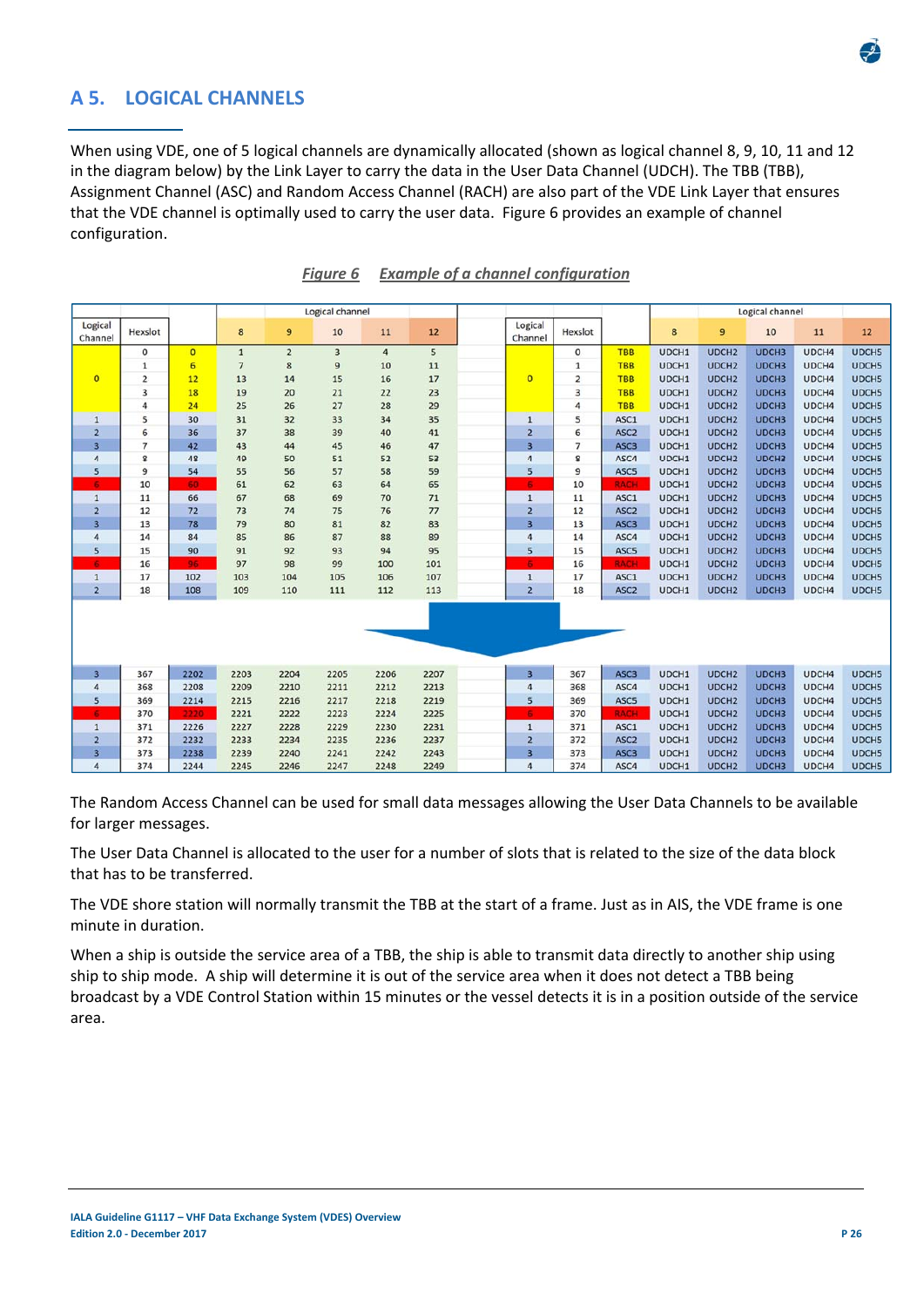

## **A 6. VDES SHIP AND SHORE STATION**

The VDES ship station has the following logical description.



*Figure 7 VDES ship station logical description* 

The VDES shore station has the following logical description



*Figure 8 VDES shore station logical description* 

The primary differences between the ship and shore station are in the Presentation Interface, the Link Layer functionality (the shore station is the control station) and the antenna system (the shore station allows for connection to a more complex antenna system by separating the receive and transmit paths to the antenna system).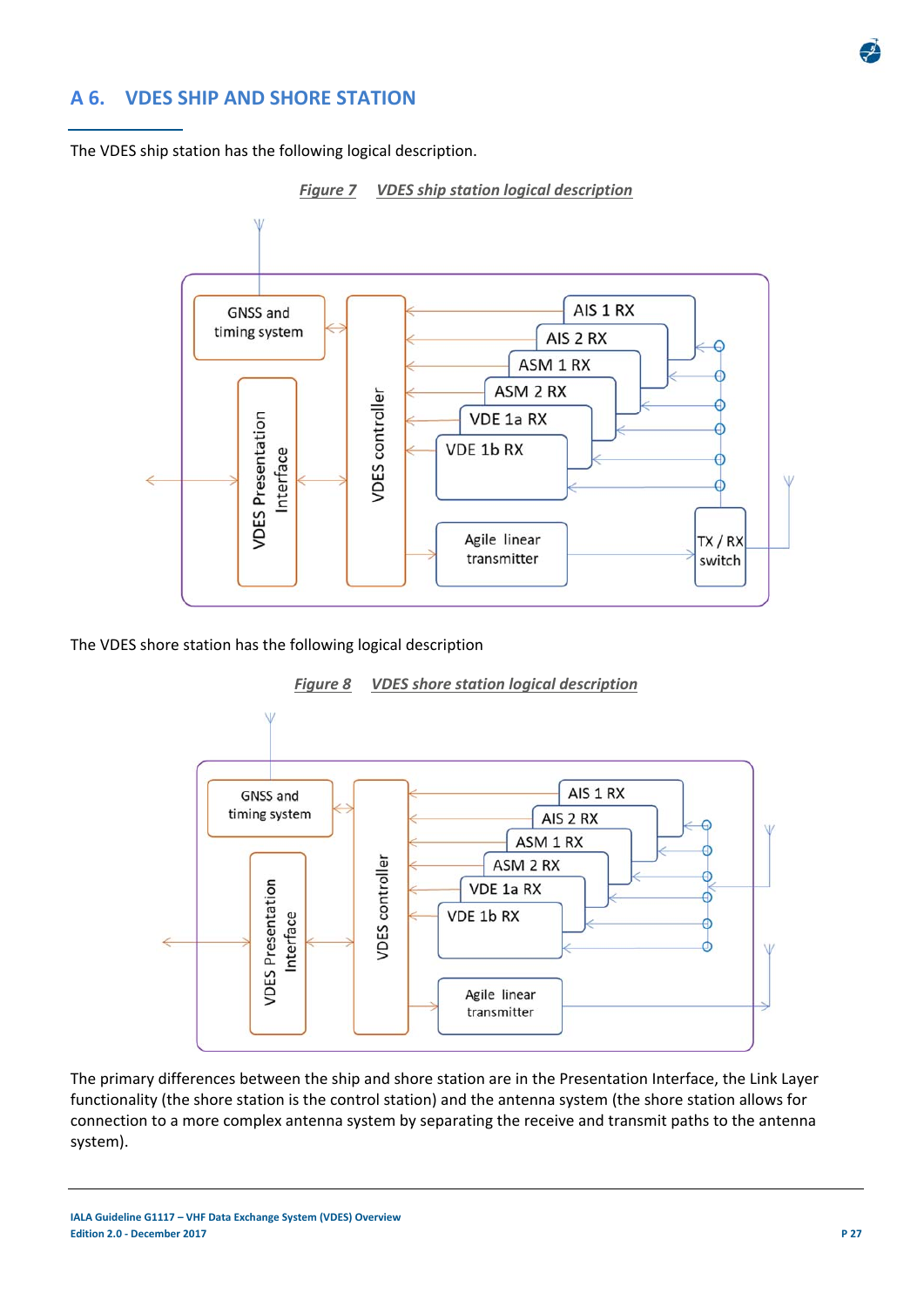The VDES fit into the Common Shore Side Architecture (IALA Guideline 1113) in the same manner as does AIS as illustrated below.





## **A 7. EXAMPLE TRANSACTION BETWEEN SHIP AND SHORE**



The transfer starts with the ship requesting VDE Control Station resources. The VDE Control Station allocates an exclusive Logical Channel for the transfer. The diagram shows a large multi‐ fragmented datagram. Normally up to 16 fragments are sent before the VDE Control Station sends a selective NACK indicating which fragments have to be resent. The Logical Channel is kept allocated until all fragments have been received by the VDE Control Station and the final ACK has been received or the retry limit has been exceeded.

The End Delivery Notification is optional and defined in the datagram payload, it is mainly used in store‐and‐forward systems.

The described transaction is illustrated in the protocol timing diagram (Figure 10).<sup>6</sup>

*Figure 10 Ship control station* 

6 Source – ITU‐R M.2092‐0